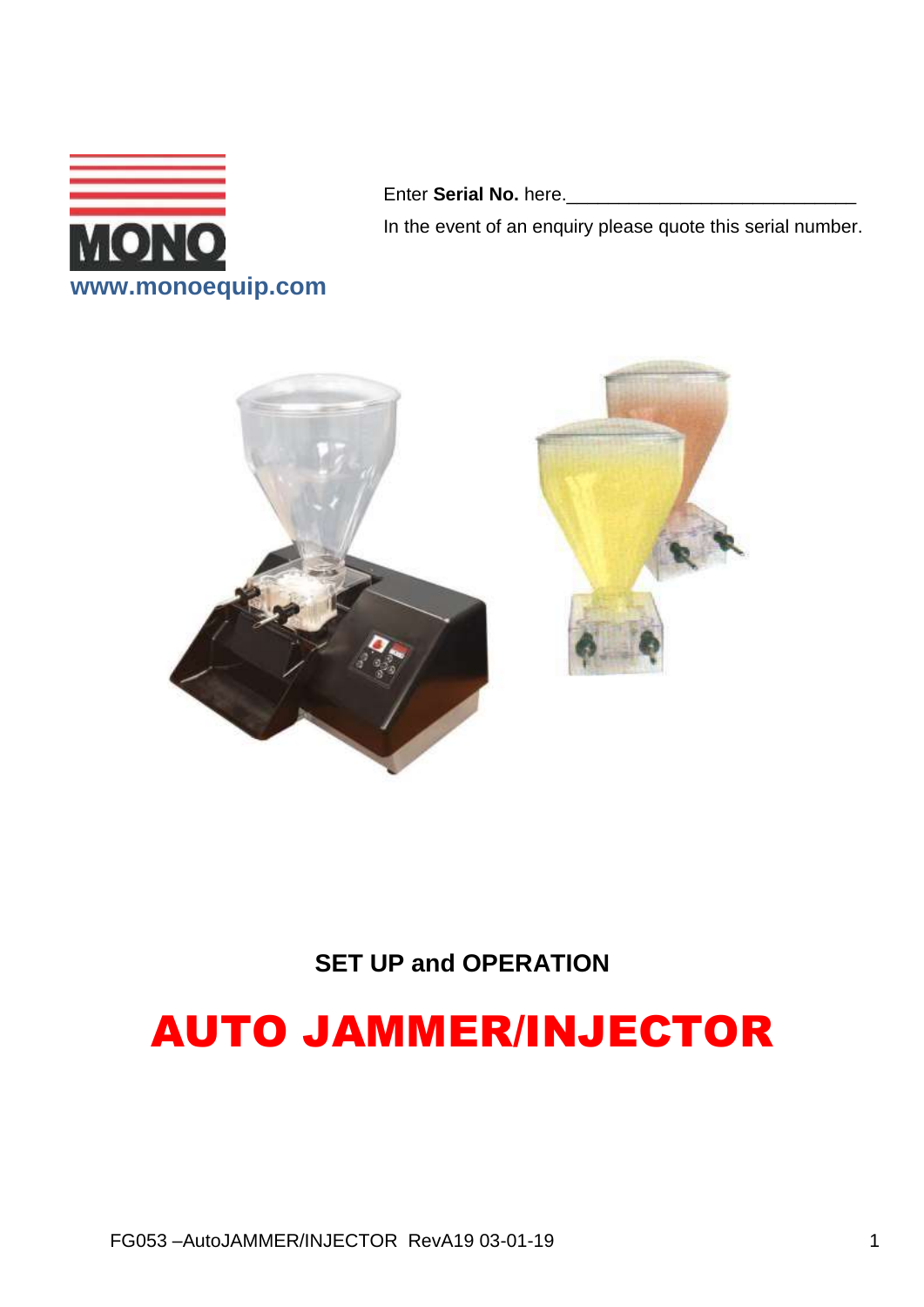

We hereby declare that this machine complies with the essential health and safety requirements of :-

- The Machinery Directive 2006 / 42 / EC
- The Low voltage Directive 2014 / 35/ EC
- The requirements of the Electromagnetic Compatibility Directive 2004 / 108EC, 91 / 263 / EEC, 92 / 31 / EEC Incorporating standards EN55014-1:2006+A1:2009+A2:2011 EN55014-2:1997+A1:2001+A2:2008
- The General Safety of Machinery and food processing Standards applicable
- Materials and Articles intended to come into contact with food Regulation (EC) No. 1935 / 2004

| <b>Signed</b>  | Aks Thaws.                     |
|----------------|--------------------------------|
|                | G.A.Williams - Quality Manager |
| Date           |                                |
| <b>Machine</b> | Machine                        |

Serial No.

A technical construction file for this machine is retained at the following address:

#### **MONO EOUIPMENT**

Queensway, Swansea West Industrial Park, Swansea SA5 4EB UK

MONO EQUIPMENT is a business name of AFE GROUP Ltd Registered in England No.3872673 VAT registration No.923428136

Registered office: Unit 9, Bryggen Road, North Lynn Industrial Estate, Kings Lynn, Norfolk, **PE30 2HZ** 

FG Code.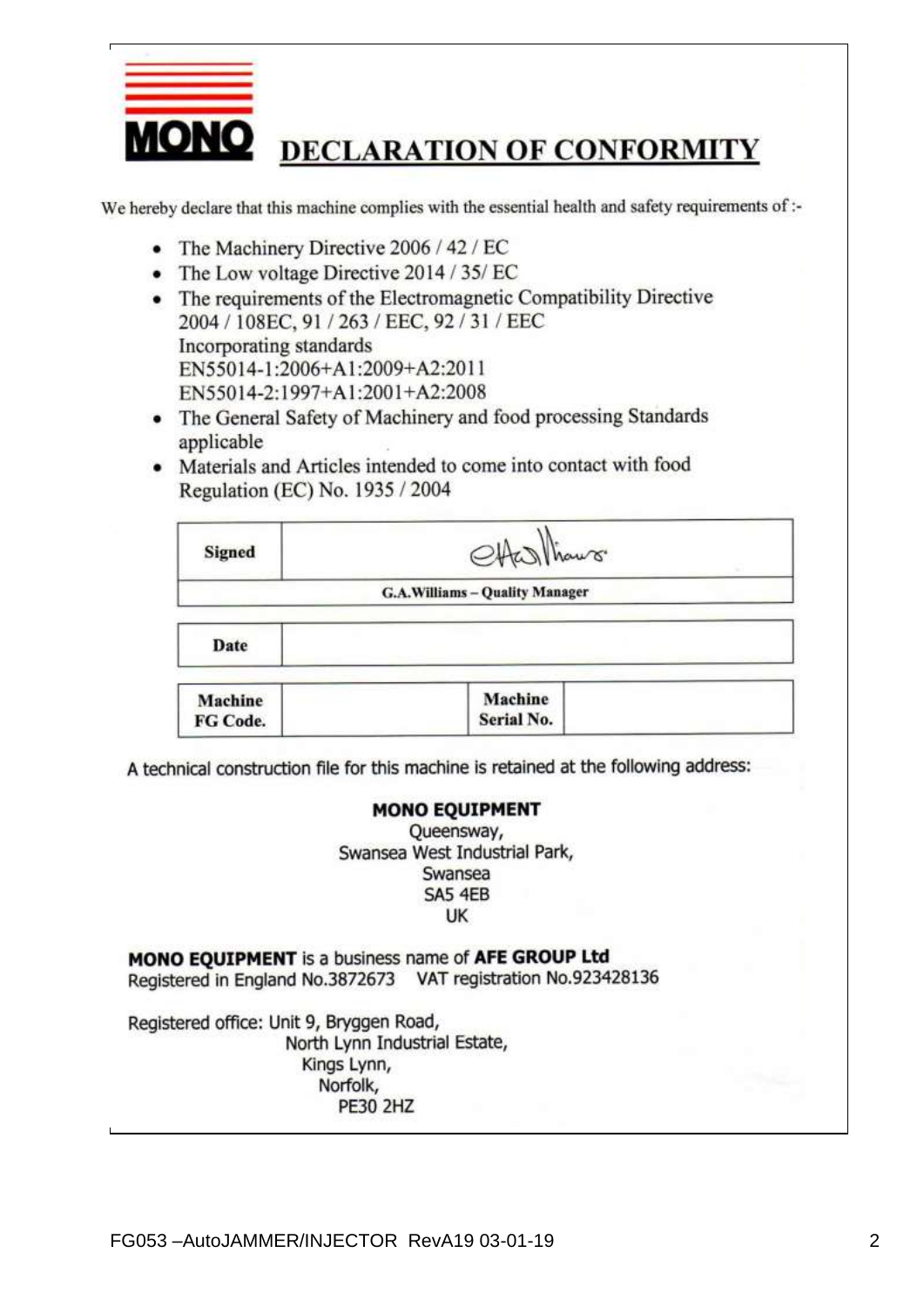# **SAFETY SYMBOLS**

The following safety symbols are used throughout this product documentation and manual (available at www.monoequip.com).

Before using your new equipment, read the instruction manual carefully and pay special attention to information marked with the following symbols.



**WARNING**

Indicates a hazardous situation which, if not avoided, will result in death or serious injury.



**WARNING**

Indicates a hazardous situation which, if not avoided, will result in electric shock.



**CAUTION**

Indicates a hazardous situation which, if not avoided, will result in minor or moderate injury.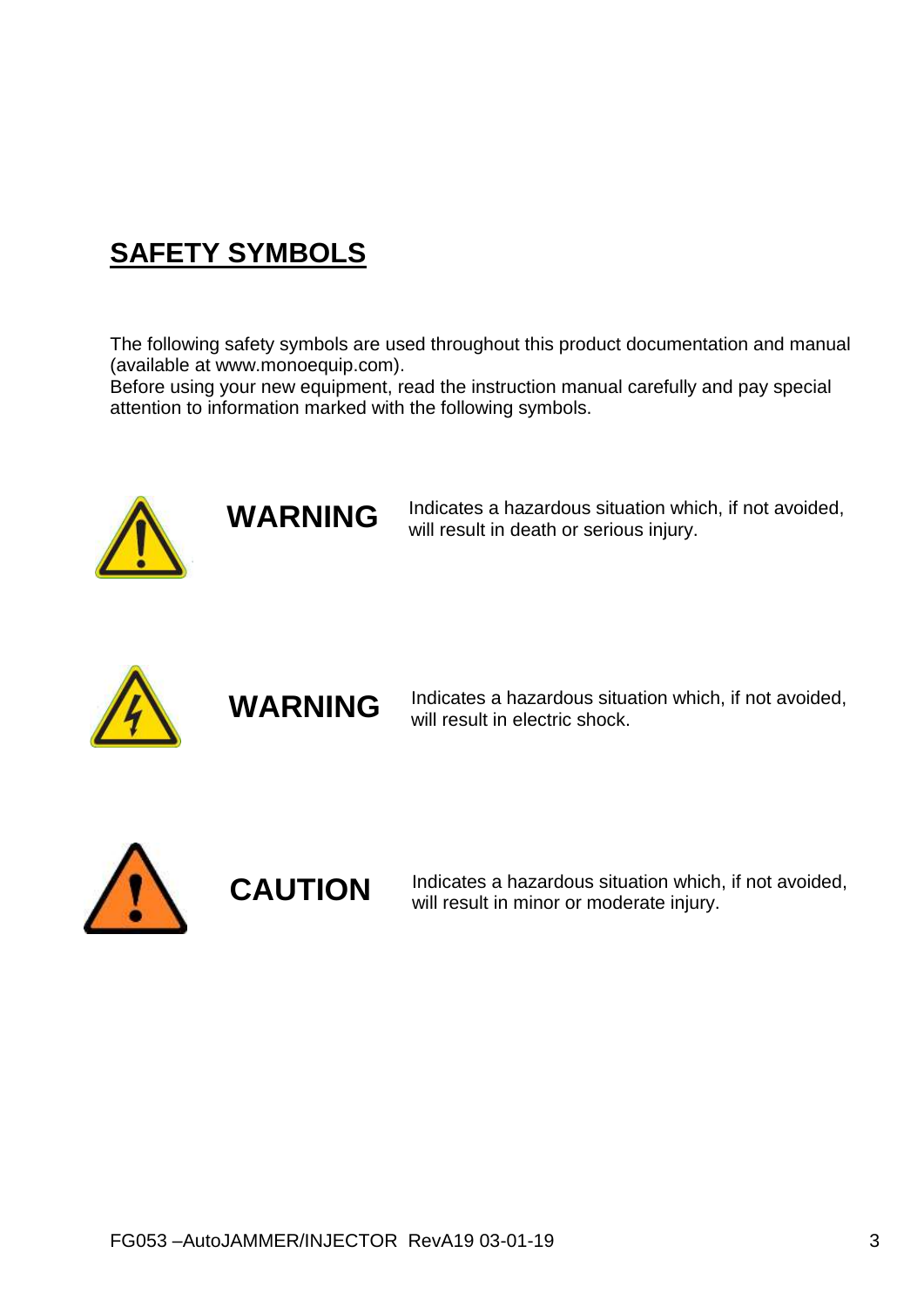## ELECTRICAL SAFETY AND ADVICE REGARDING SUPPLEMENTARY ELECTRICAL PROTECTION:

Commercial bakeries, kitchens and foodservice areas are environments where electrical appliances may be located close to liquids or operate in and around damp conditions or where restricted movement for installation and service is evident.

The installation and periodic inspection of the appliance should only be undertaken by a qualified, skilled and competent electrician, and connected to the correct supply suitable for the load as stipulated by the appliance data label.

The electrical installation and connections should meet the necessary requirements of the local electrical wiring regulations and any electrical safety guidelines.

### We Recommend:

- Supplementary electrical protection with the use of a residual current device (RCD)
- Fixed wiring appliances incorporate a locally situated switch disconnector to connect to, which is easily accessible for switching off and safe isolation purposes. The switch disconnector must meet the specification requirements of IEC 60947.



The supply to this machine must be protected by a **30mA RCD**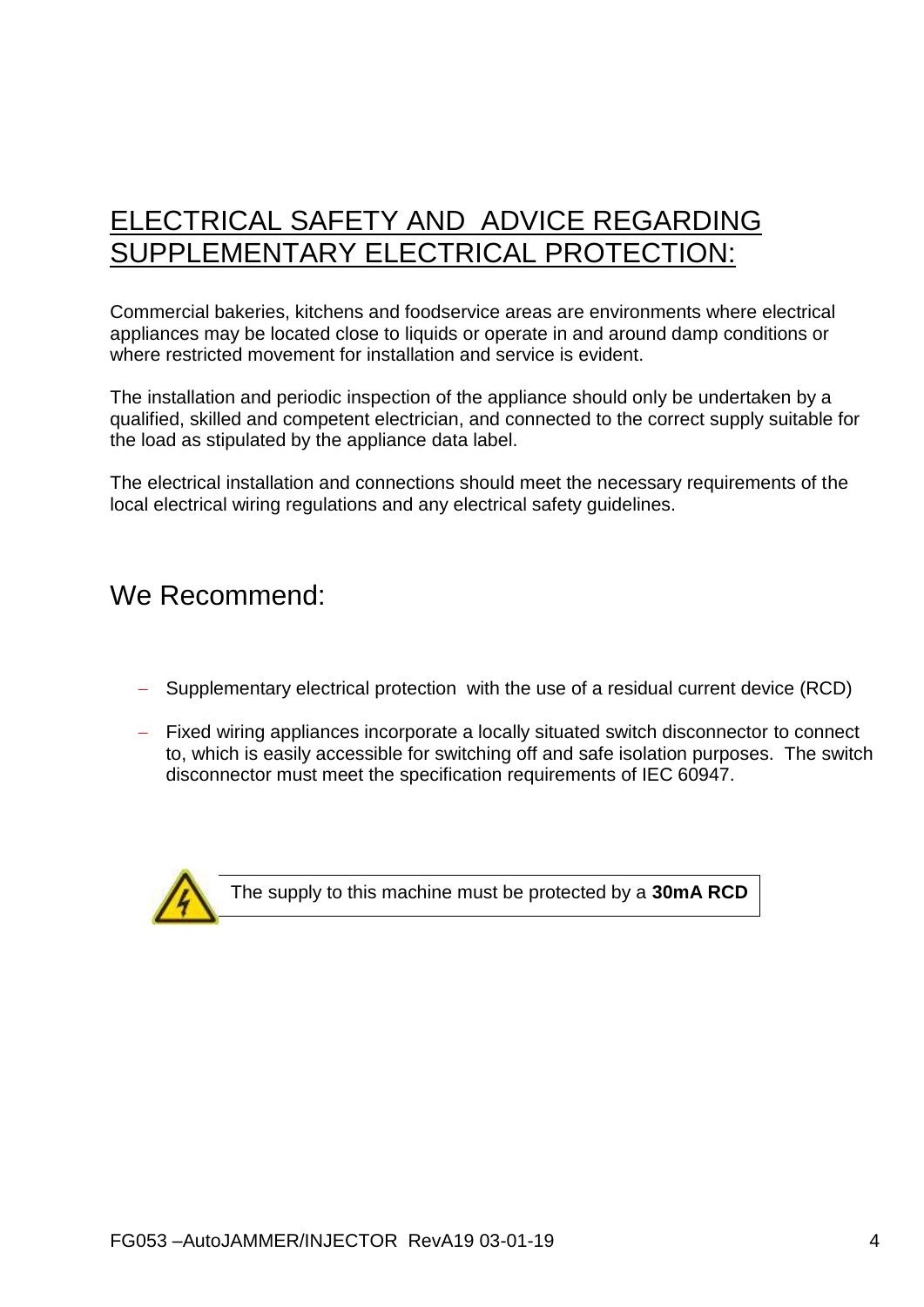Failure to adhere to the cleaning and maintenance instructions detailed in this booklet could affect the warranty of this machine

# ONLY FOR USE WITH SEEDLESS FILLINGS

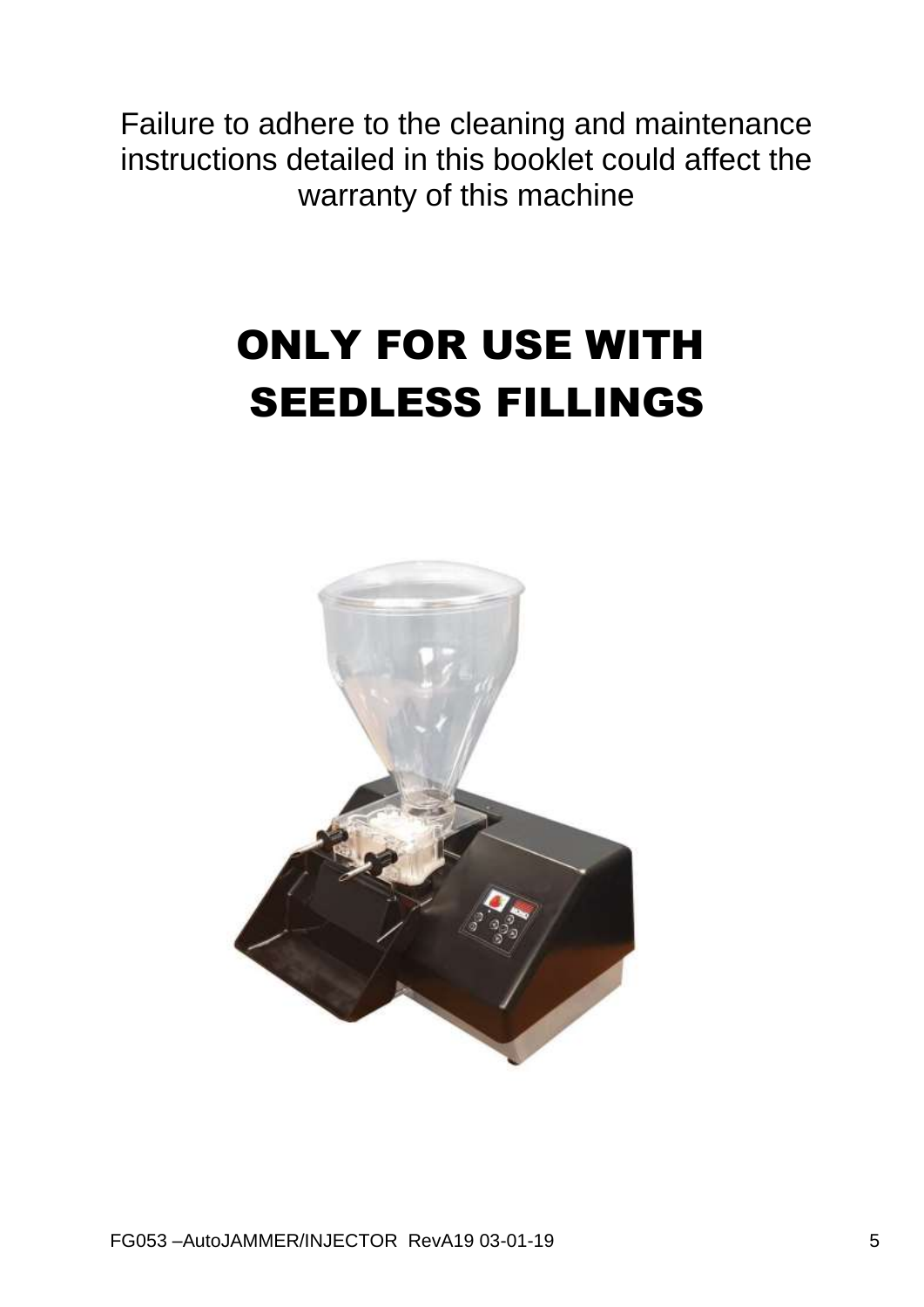



- **1.0 INTRODUCTION**
- **2.0 DIMENSIONS**
- **3.0 SPECIFICATIONS**
- **4.0 SAFETY**
- **5.0 INSTALLATION**
- **6.0 ISOLATION**
- **7.0 CLEANING INSTRUCTIONS**
- **8.0 OPERATING CONDITIONS**
- **9.0 OPERATING INSTRUCTIONS Select operation mode Select program you want to create or modify Enter new or modify existing parameters Running a program Change a programs parameters on the fly**
- **10.0 MAINTENANCE**
- **11.0 PROBLEM SOLVING**
- **12.0 SPARES AND SERVICE**
- **13.0 ELECTRICAL INFORMATION**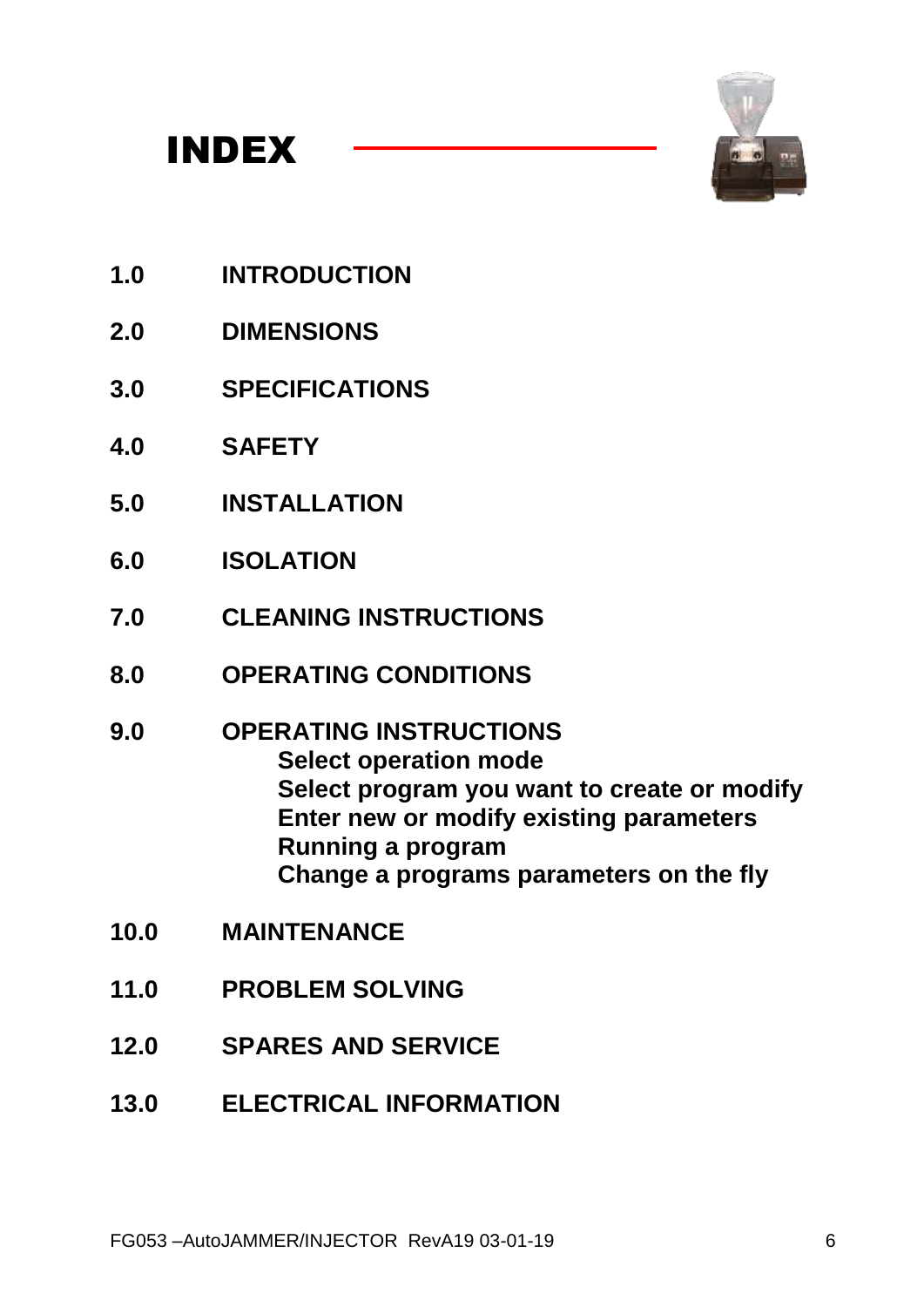# 1.0 INTRODUCTION

Mono's Auto Jammer/Injector can fill doughnuts and pastries two at a time without mess or waste. It can also be used to fill pastries on trays via a tube and gun. Fillings are precisely dispensed through nozzles or gun in variable, pre-set amounts.

To change fillings halfway through a run – just lift the filler unit from the console and replace it with another unit containing the new filling.

Mono's Auto Jammer/Injector is simple to operate and programme – and really easy to keep clean.

# 2.0 DIMENSIONS





**Height** *(with hopper)* **Height** *(without hopper)* **Depth** *(including tray)* Width **390mm** *(15 ½")*

| 460mm        | (18")              |
|--------------|--------------------|
| <b>205mm</b> | (8")               |
| 360mm        | (14")              |
| 390mm        | $(15 \frac{1}{2})$ |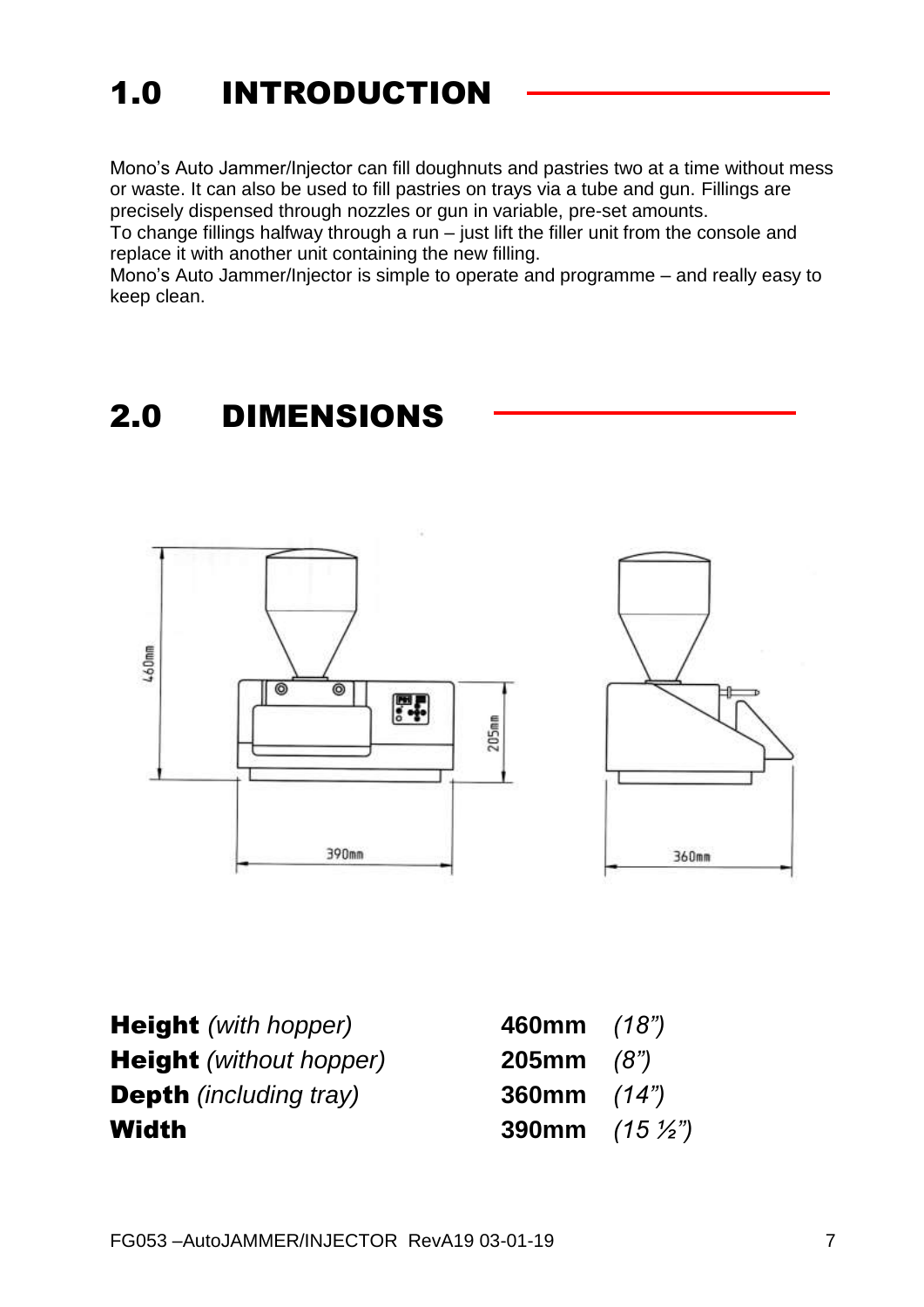# 3.0 SPECIFICATIONS

| <b>Weight</b> (without filling) | TBA   |            |
|---------------------------------|-------|------------|
| <b>Hopper capacity</b>          | 9.1kg | $(20$ lbs) |
| <b>Single delivery capacity</b> | TBA   |            |

*These figures can vary depending on the filling used.*

### **WARNING. Only to be used with seedless jams and fillings**

### **ELECTRICAL REQUIREMENTS**

See serial plate for machine version.

100-250volt 1 phase 50-60Hz

Total power 100Watts @ 24Vdc 6.26 amps



The supply to this machine must be protected by a **30mA RCD**

### **NOISE LEVEL**

Less than 85dB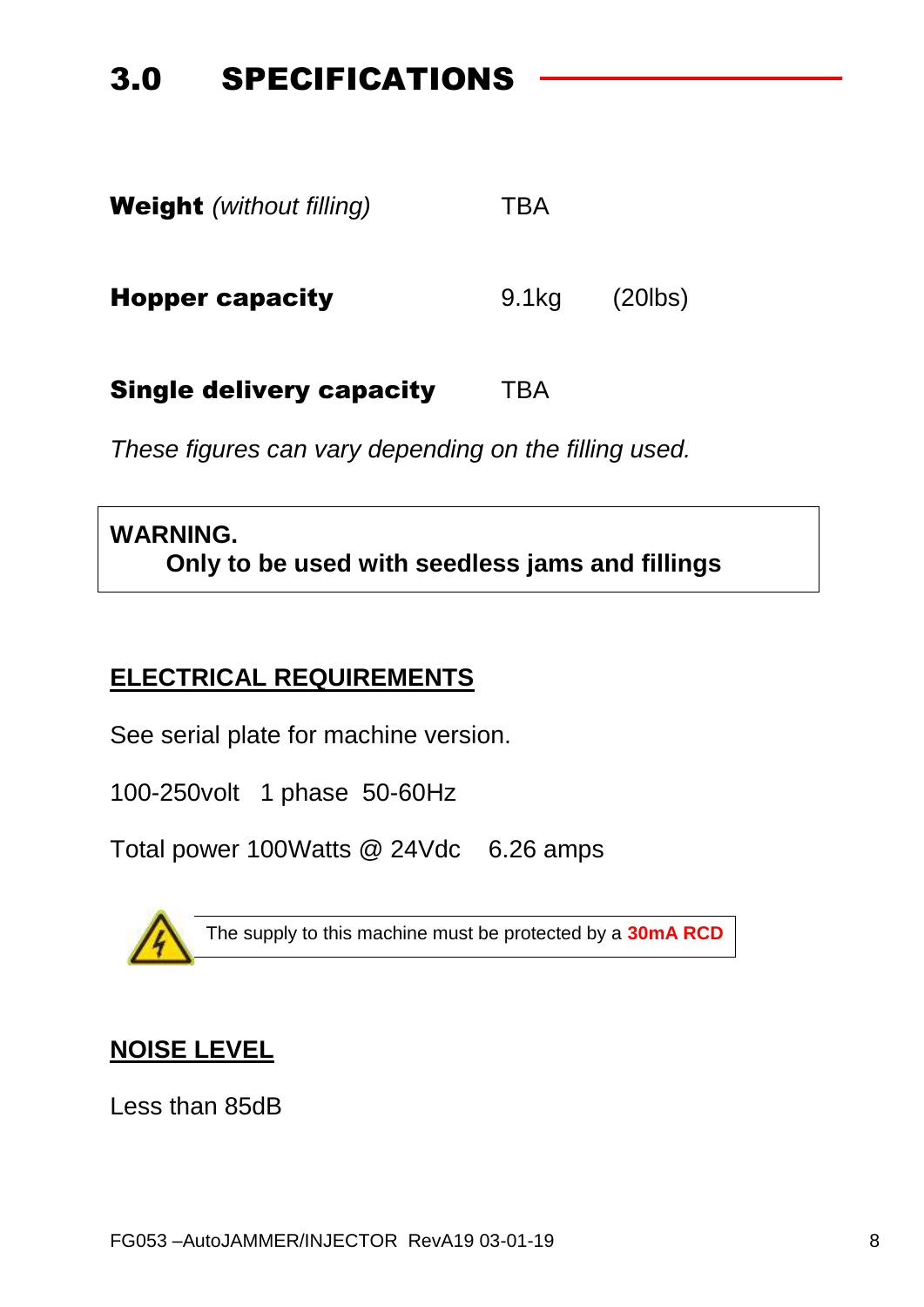# 4.0 SAFETY



- **1.0** Always use the nearest available socket to the machine avoiding cables trailing across the floor.
- **2.0** Plugs on flexible cables must be correctly connected and the cable secured by the cord grip.
- **3.0** Flexible cables should be positioned and protected so that heavy equipment or materials cannot damage them.
- **4.0** Cables should be checked regularly for damage (checks should be made with the cable disconnected from the mains).
- **5.0** Damaged cables should be taken out of service straight away.
- **6.0** Do not carry out makeshift repairs to cables
- **7.0** Loose or damaged plugs must be replaced immediately.
- 8.0 Never immerse the base console in water.
	- 9.0 Always remove hopper before lifting or moving the base unit.
	- 10.0 All repairs and maintenance should only be carried out by authorised electricians.
	- 11.0 Only trained and authorised personnel may operate or clean this machine.
	- 12.0 Never leave machine unattended without switching off.
	- 13.0 There are no user serviceable parts inside the machine. If a fault occurs please contact Mono service department.



14.0 When in use and when cleaning be aware that the injection nozzles could be sharp.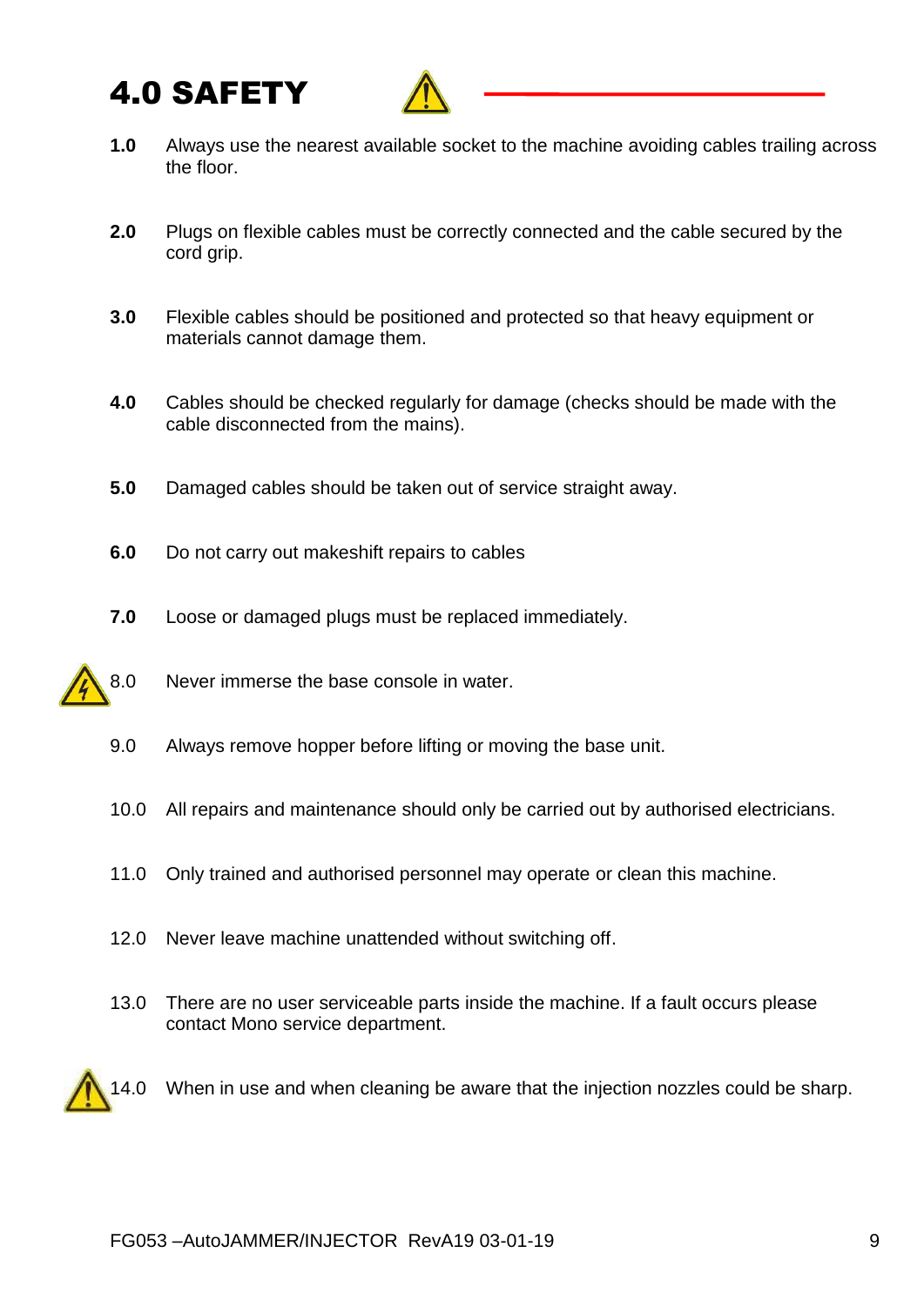# 5.0 INSTALLATION

**1** The Mono electronic doughnut jammer should be plugged into a 13 amp socket.



The supply to this machine must be protected by a **30mA RCD**

- **2** For best results the electronic jammer should be placed in a clean work area and on a level surface at a normal work top height.
- 3 Before first use, wash out the hopper parts with a suitably approved cleaner and water. Allow to air dry.

# 6.0 ISOLATION

# **TO STOP THE ELECTRONIC JAMMER / INJECTOR IN AN EMERGENCY, SWITCH OFF AT THE WALL SOCKET.**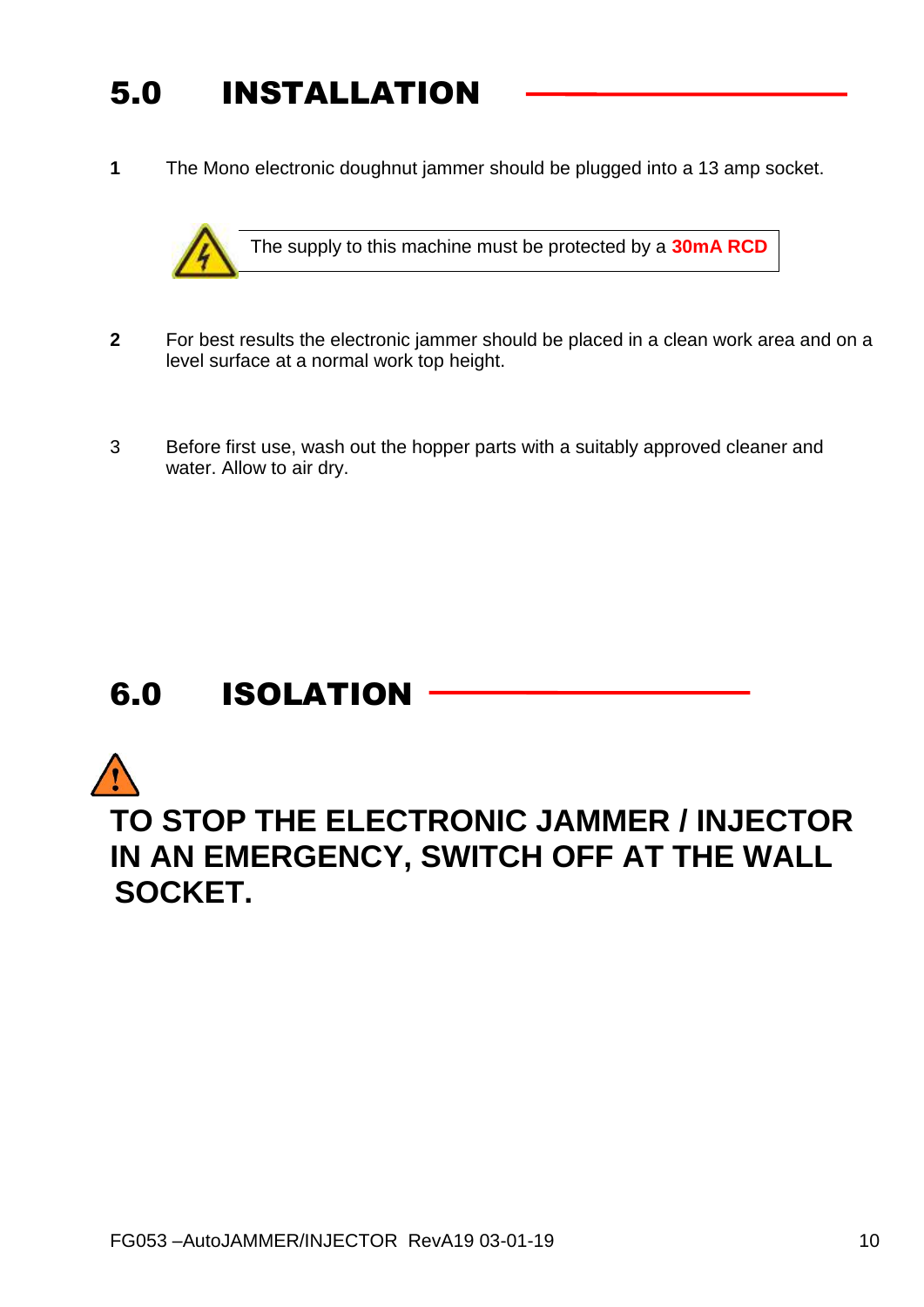# 7.0 CLEANING INSTRUCTIONS

 **ISOLATE FROM MAINS SUPPLY BEFORE CLEANING NEVER IMMERSE THE BASE UNIT IN WATER.**



The machine should be cleaned and all components allowed to air dry after every period of use.

**1.0** Remove the nozzles by twisting each one until the flat of the plastic ring lines up with the flat on the pump unit. Pull completely out and wash with an approved mild detergent/sanitizer and hot water. Allow to air dry.



Take care when removing nozzles as they may be sharp.

- . **2.0** Empty the hopper into a container and cover over for future use. *DO NOT TOP UP A HALF FULL CONTAINER***.**
- **3.0** Dismantle the pump chamber components as shown below (6.0) and wash thoroughly with an approved cleaner and water.
- **4.0** Wash the hopper unit and the entire lid with an approved mild detergent/sanitizer and hot water. Allow to air dry.
- **5.0** Air dry all the pump components and reassemble the impellers (3) on the correct spindles with the recessed side facing down. **DO NOT USE FORCE**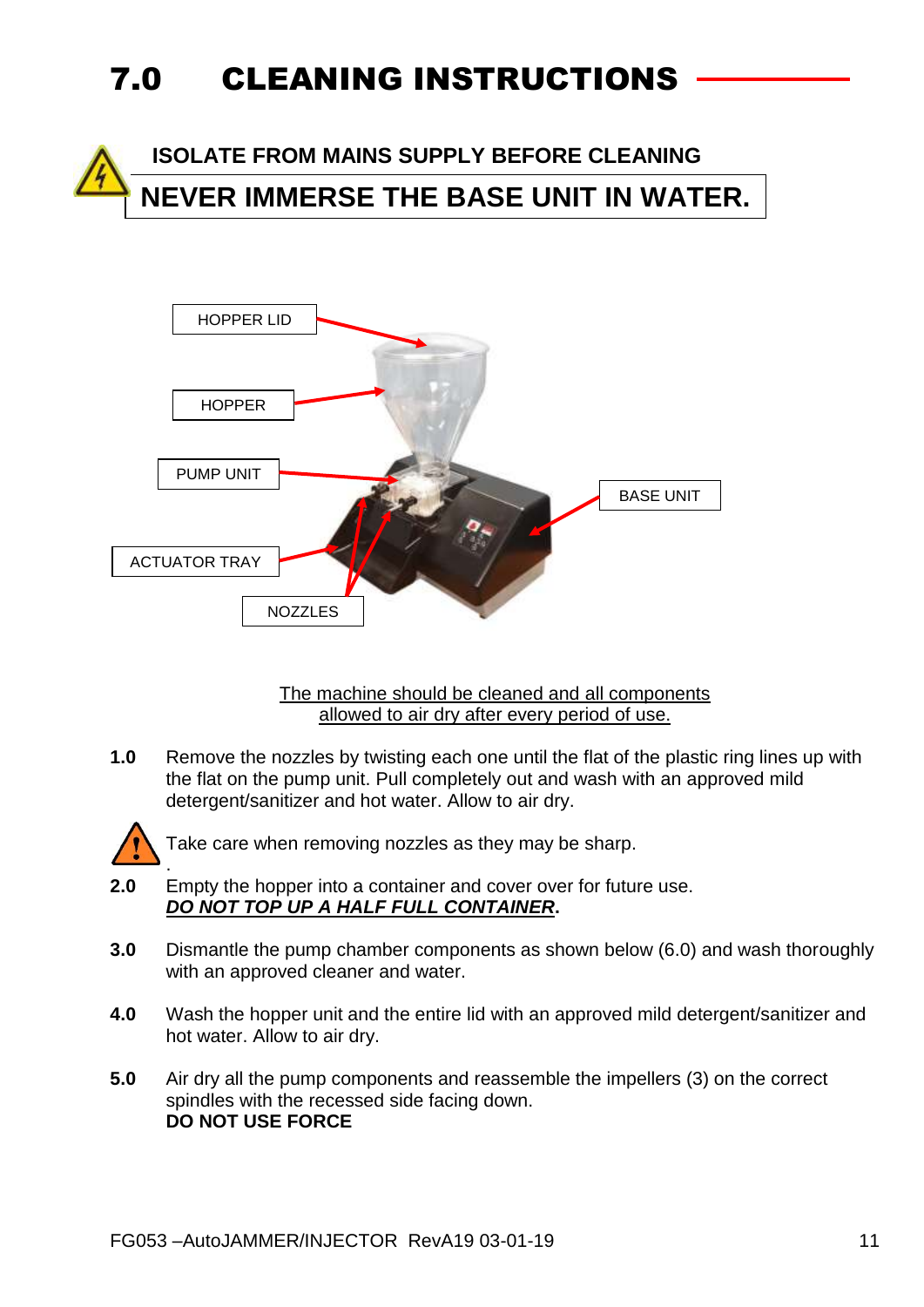**6.0** Replace the impellor unit in the pump chamber ensuring the seal (4) is in place and fasten with the thumb screws (1) *These screws should only be finger tight as the use of tools to over tighten could lead to the chamber cover fracturing.*



- **7.0** Unclip the actuator tray and wash thoroughly using an approved cleaner and water. Allow to air dry.
- **8.0 Wipe over** all external surfaces with an approved mild detergent/sanitiser and hot water. Allow to air dry.
- **9.0** Insert each nozzle into the pump unit with the flat of the plastic ring facing down. When the nozzle has been inserted as far as the ring, twist it through 90 degrees. See below



Take care when inserting nozzles as they may be sharp.

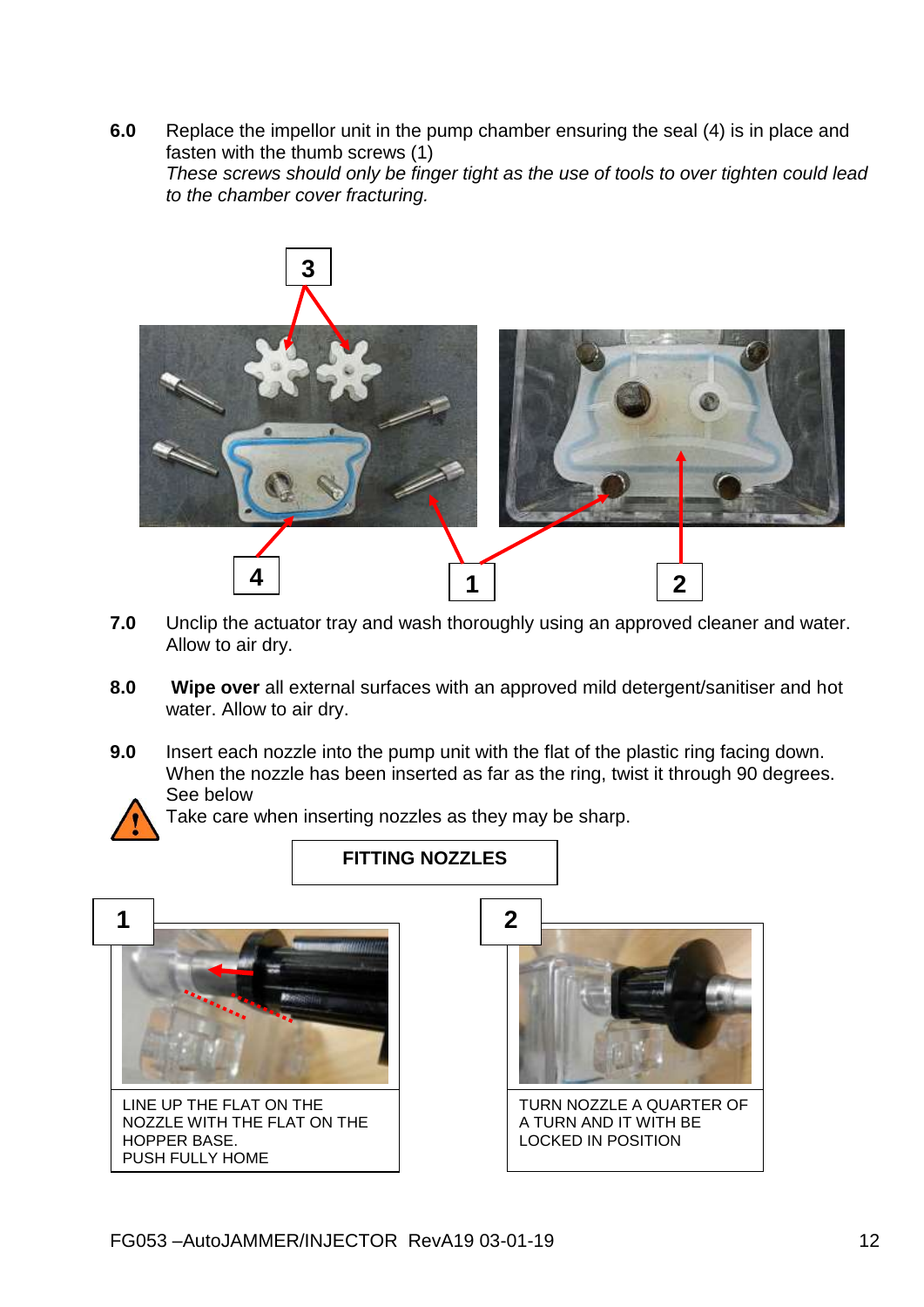# 8.0 OPERATING CONDITIONS

- **1.0** For best results the electronic jammer should be placed on a level surface at a normal work top height.
- **2.0** All cleaning and operation instructions should be followed meticulously.

#### **NEVER DO THE FOLLOWING:**



- 1. NEVER power on the unit if huge liquid leakage has gone inside the plastic case. Ask for service.
- 2. NEVER replace the rear 6.3A 5x20 Ceramic Slow-Blow fuse of the rear panel with a different type. And if the fuse gets blown, ask for service.
- 3. If for some reason the motor does not start, switch off and ask for service.
- 4. Never pour liquid over the unit
- 5. Never use a different power supply
- 6. Never use a knife or other sharp object to press the keyboard buttons

Do not press the display area: **it is not a touch screen** and the underneath OLED display can be damaged.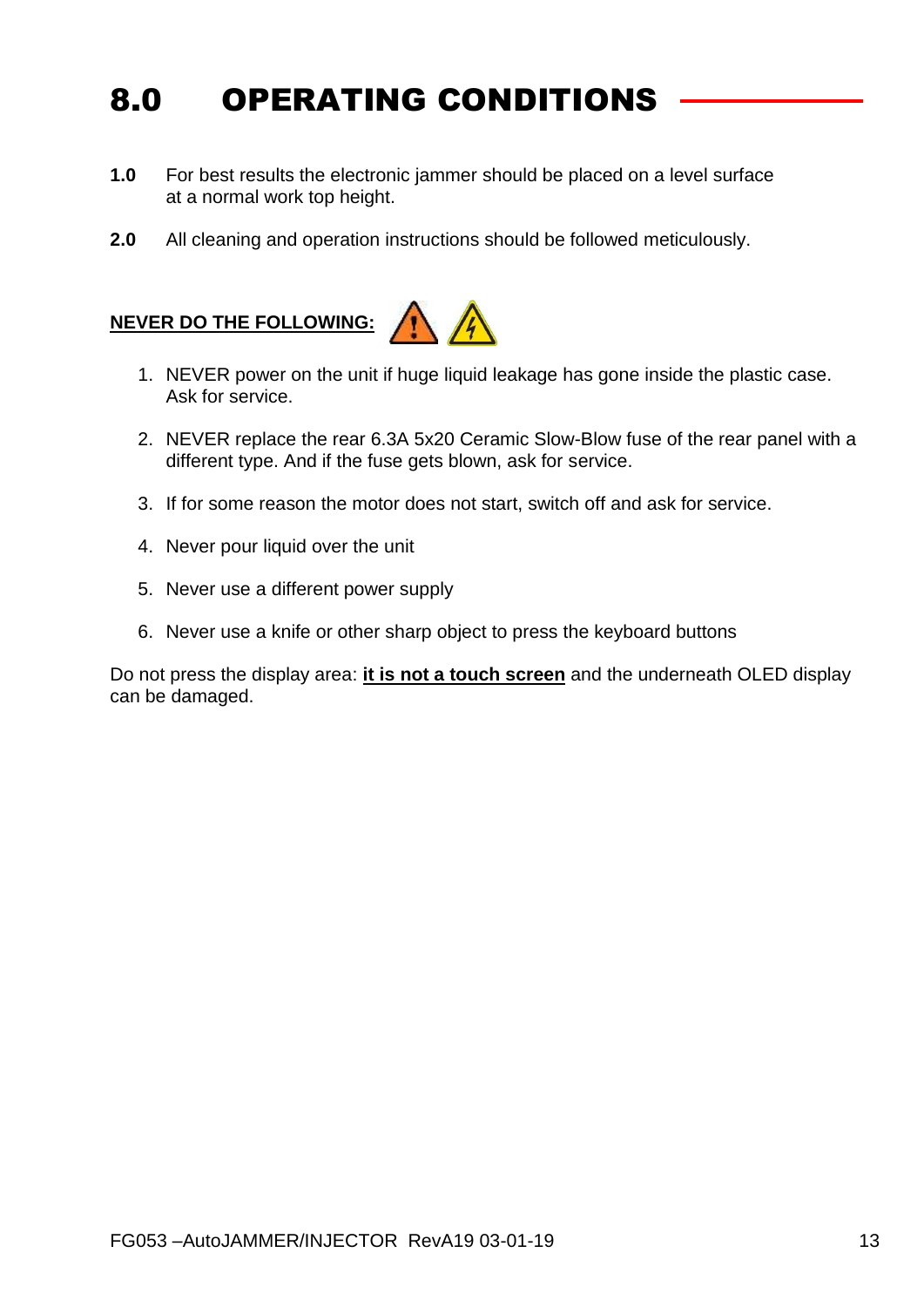# 9.0 OPERATING INSTRUCTIONS

- **1.0** Plug the socket of the moulded cable assembly into the rear of the base console.
- **2.0** Insert the plug of the cable into a 13amp wall socket.

The Jammer is delivered with a (limited) standard set of programs but can be easily reprogrammed. This section will show how to program the Jammer.

### **SELECT THE OPERATION MODE**

After power ON, the Jammer starts in the so called **"Home**" status, showing the icon **P01** on the display.

Using the "**Operation Mode / Program**" key, you can now choose the **"Operation Mode**", selecting either the **"Numeric Mode**" or the "**Icon Mode**" or the "**Manual mode**" or the "**Continuous Mode**". Just press the **R** key to roll the mode on the display. In sequence, you will see the display will show:



Once you have chosen the operation mode, it's immediately active. No need to confirm.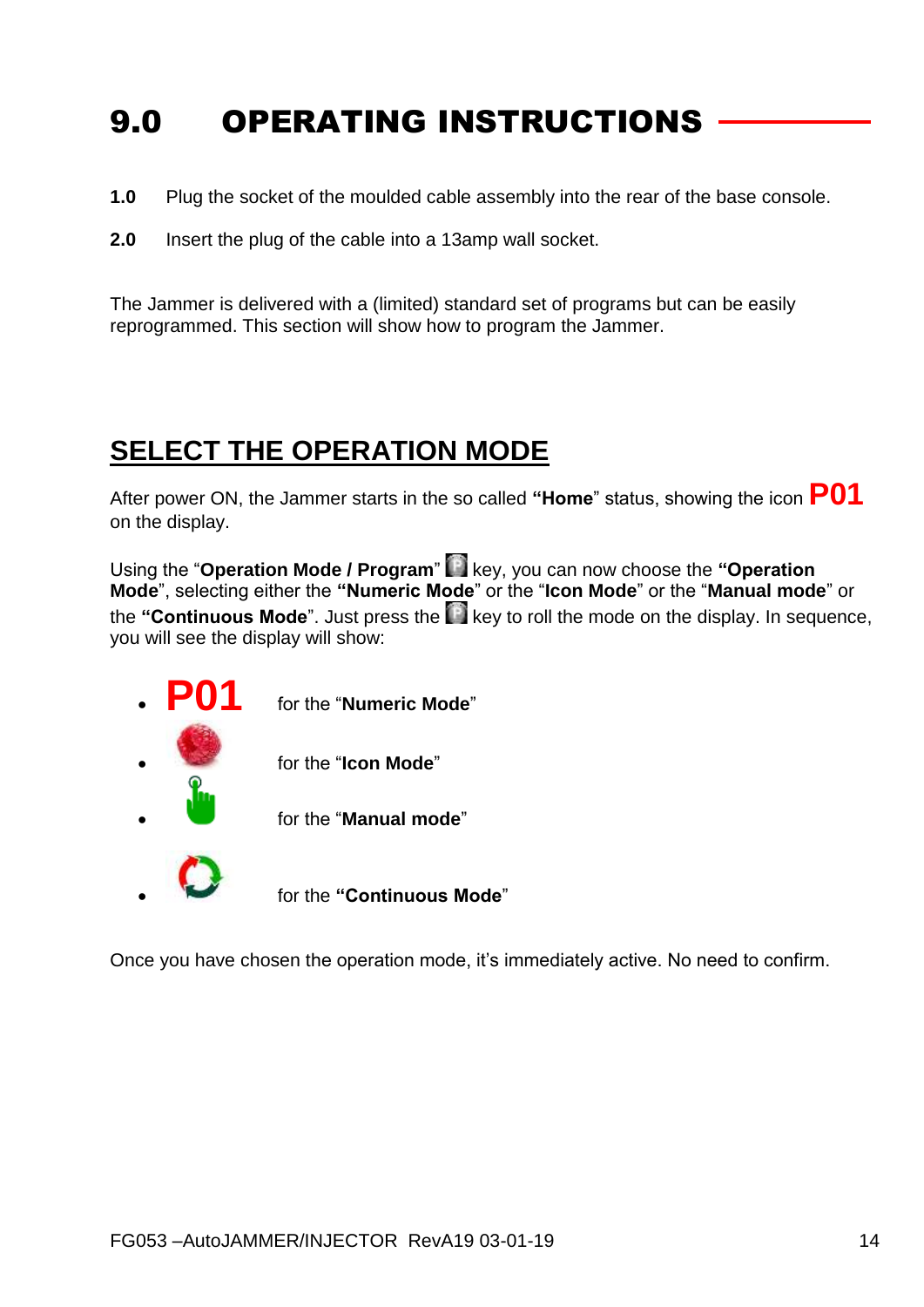### **SELECT THE "PROGRAM" YOU WANT TO CREATE OR MODIFY**

Once you have chosen the "Operation Mode", you can move from icon to icon using the or the **keys to select the desired Program inside the list.** 

When you buy the unit you will find a number of pre-set programs. With the procedure(s) described below you will be able to create new programs or to modify existing programs, but only for Numeric or Icon Operation mode.

The Manual Operation Mode has – instead – a unique choice.

The Continuous Mode will also be different.

- Moving through the **Numerical Operation Mode.**
- If you have previously selected the "**Numerical Mode**", you will see progressive

numbers of the icon, like **P01**, **P02**, **P03**, and so on.

You can move forward with the  $\mathbb{R}^n$  key or move back with the  $\mathbb{R}^n$  key until you have selected the Program inside the list, which you want to create or modify.

You can move forward with the  $\mathbb{R}$  key or move back with the  $\mathbb{R}$  - key until you

**GUEST** 

• Once you have selected the Program, that program is already active. No need to

Once the screen shows the program you want, it is active. No need to confirm.

- Moving through the **Icon Operation Mode**
- If you have selected the "**Icon Operation Mode**", you will see icons, like

have selected the Program which you want to create or modify.

confirm.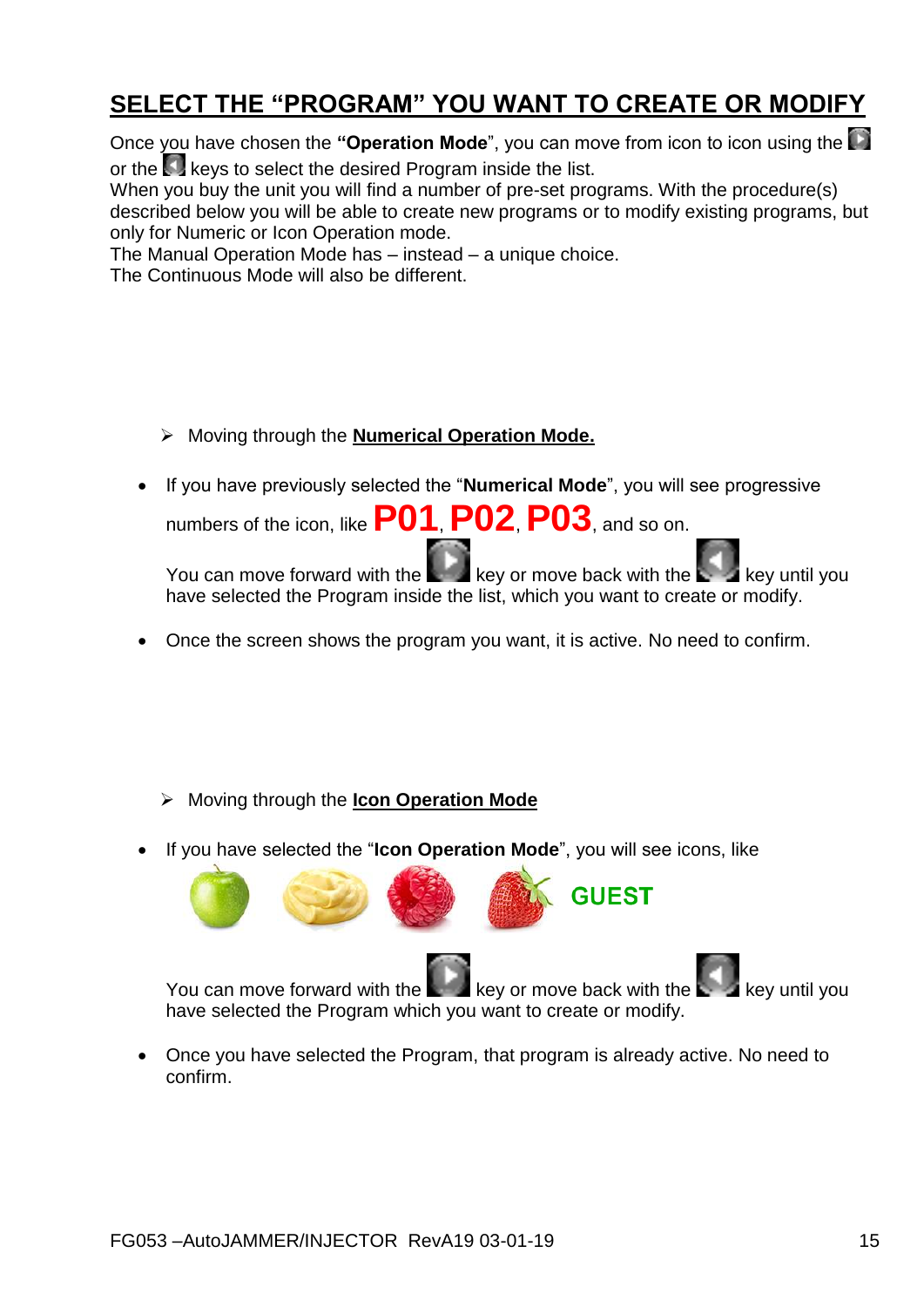- If the Icon is the **Manual Operation Mode**
- If you have previously selected the "**Manual Operation Mode**", then you will see only one icon

- If the Icon is the **Continuous Operation Mode**
- If you have selected the "**Continuous Operation Mode**" then you will see only one

icon, which is: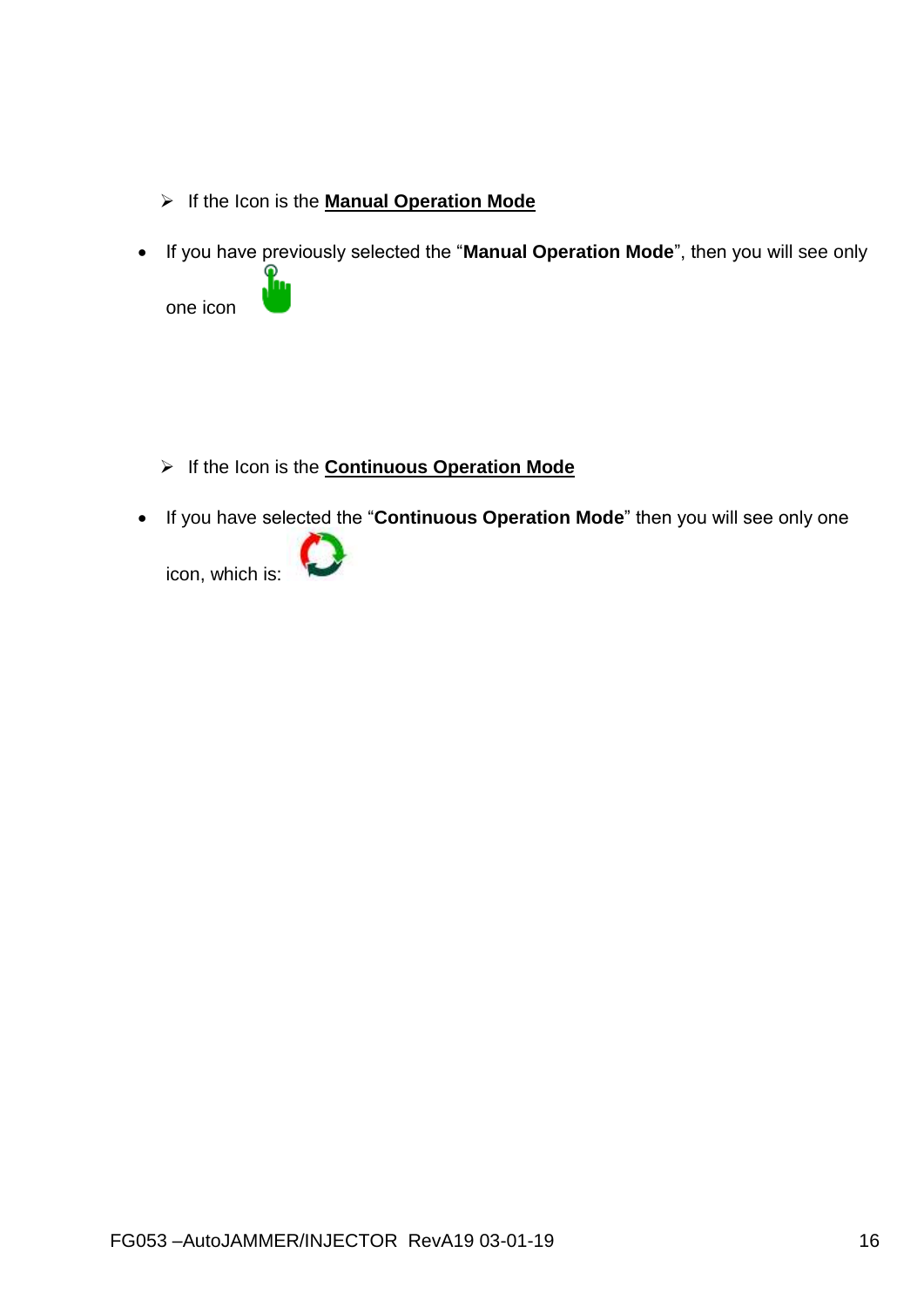## **ENTER NEW OR MODIFY EXISTING PARAMETERS**

The actions described below are valid for all the four Operation Modes: Numerical, Icon, Manual or Continuous.

**Press the key <b>for at least 5 seconds** to enter the Programming sequence.

#### **SETTING THE INJECTION DURATION TIME**

#### *NOTICE: This step will not appear (i.e.: will be automatically by-passed) for the Continuous Operation Mode.*

Unless previously set, the display will show the **Time** icon with an initial time value of

**0.6** seconds:

At this point, using the **Up** and **Down** keys, you can modify the value until you get the

desired value, for example:  $\frac{1}{2}$ , then confirm your choice by pressing:



#### **NOTICE: the possible values range from 0.6s to 99s; you have intervals of 1/10th of seconds from 0.6s to 9.9s, then from 10s to 99s the interval is 1s.**

After you confirm, the display will change to next step, showing the **Speed** icon.

#### **SETTING THE SPEED OF THE INJECTION**

*NOTICE: This step is valid for all 4 operation modes*.

Unless previously set, the display will show the **Speed** icon with an initial speed value

in rpm :  $\bigcirc$ 99

At this point, using the **Up A** and **Down R** keys, you will modify the value of the speed until you get the desired value, then confirm your choice by pressing .

After you confirm, the display will change to next step, showing the **Suck-Back** icon.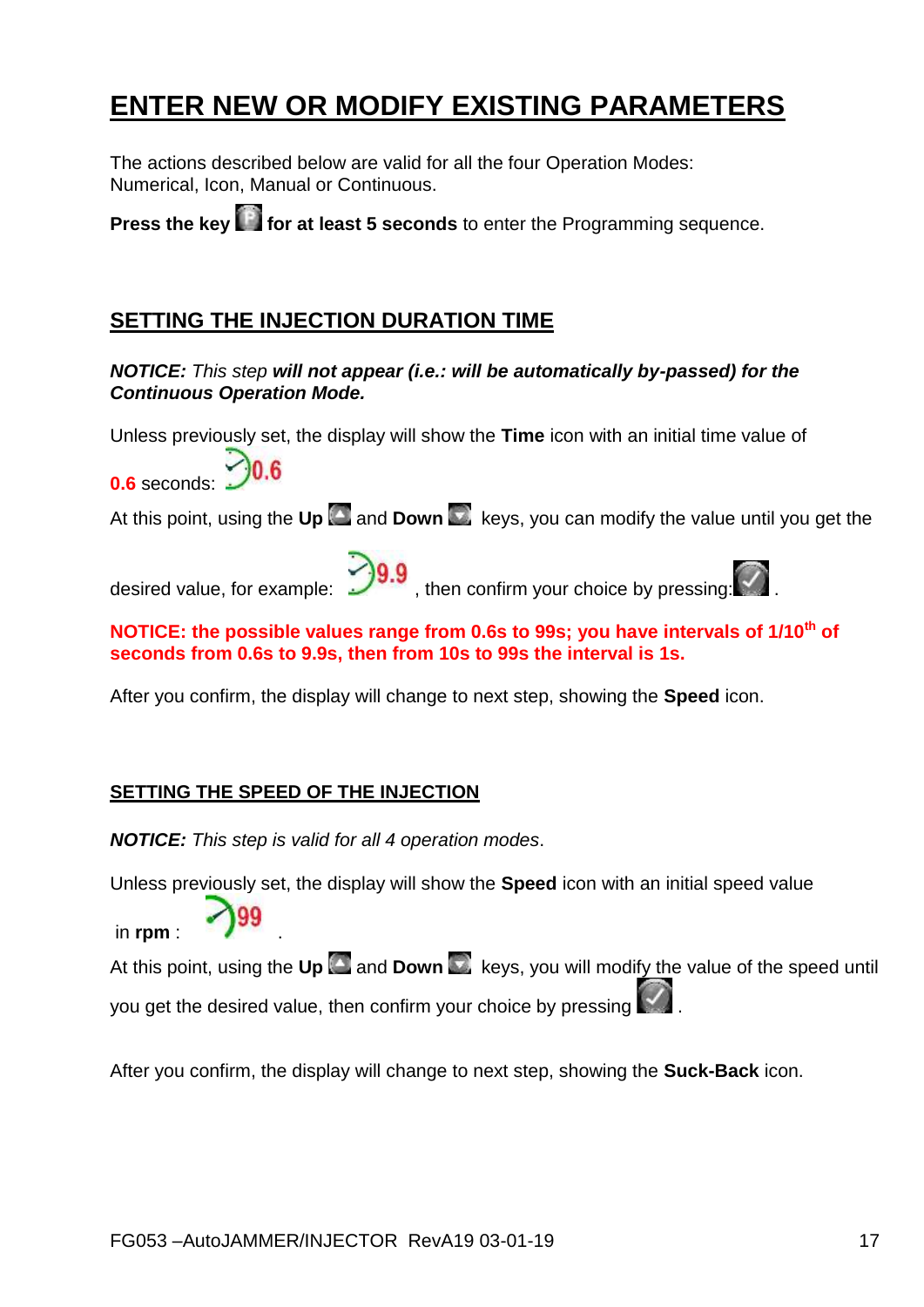#### **SETTING THE SUCK-BACK DURATION TIME**

*NOTICE: This step is valid for all 4 operation modes.* Unless previously set, the display will show the **Suck-Back** icon with an the initial time value

|              | $\parallel$ 0.6 |
|--------------|-----------------|
| in seconds : |                 |

At this point, using the **Up** and **Down Keys, you can modify the value of the speed** 

Then confirm your choice by pressing

**NOTICE: the possible values range from 0.6s to 99s; you have intervals of 1/10th of seconds from 0.6s to 9.9s, then from 10s to 99s the interval is 1s.**

*NOTICE: if you have selected the MANUAL or the CONTINUOUS Operation Mode, the* 

*procedure ends here and the Jammer will show the icon: This means the input values are only temporary saved and will be lost at next power off/on of the Jammer.*

If your previous choice was either the **Numerical Operation** or the **Icon** mode, the display will move on to next step, showing the **Order-in-Menu** icon.

#### **SETTING THE PROGRAM ORDER**

*NOTICE: This step will not appear for the Manual Operation Mode or for the Continuous Operation Mode.*

The display will show the **"PROGRAM ORDER**" icon **with the actual Program's value, e.g.:** 13

. We have assumed, just for example, that at the beginning you have selected the Program #13 or the Icon in the 13th place of the Icons' list. (This is **not** valid for the **Manual Operation Mode)**.

To understand this feature, let's say that the Program which you have just created, as new or modified (either **Numerical** or **Icon** mode) can be stored in a position in the list,

For example, if you have worked on a program which was originally **P13**, and you think it

will be the most used, rename it as **P01**, so that it's your first choice when you power up the Jammer.

To do this, use the **Up**  $\Box$  and **Down**  $\Box$  keys to modify the value of the position until you get the desired position.

When you have selected the position, just press  $\mathbb{R}$  to confirm.

The Jammer will show the icon: to confirm that everything has been stored correctly. **NOTICE: the new/modified parameters will be stored only for the Numerical or the Icon Operation Mode.** 

**They will not be stored for the Manual or for the Continuous Operation Mode.**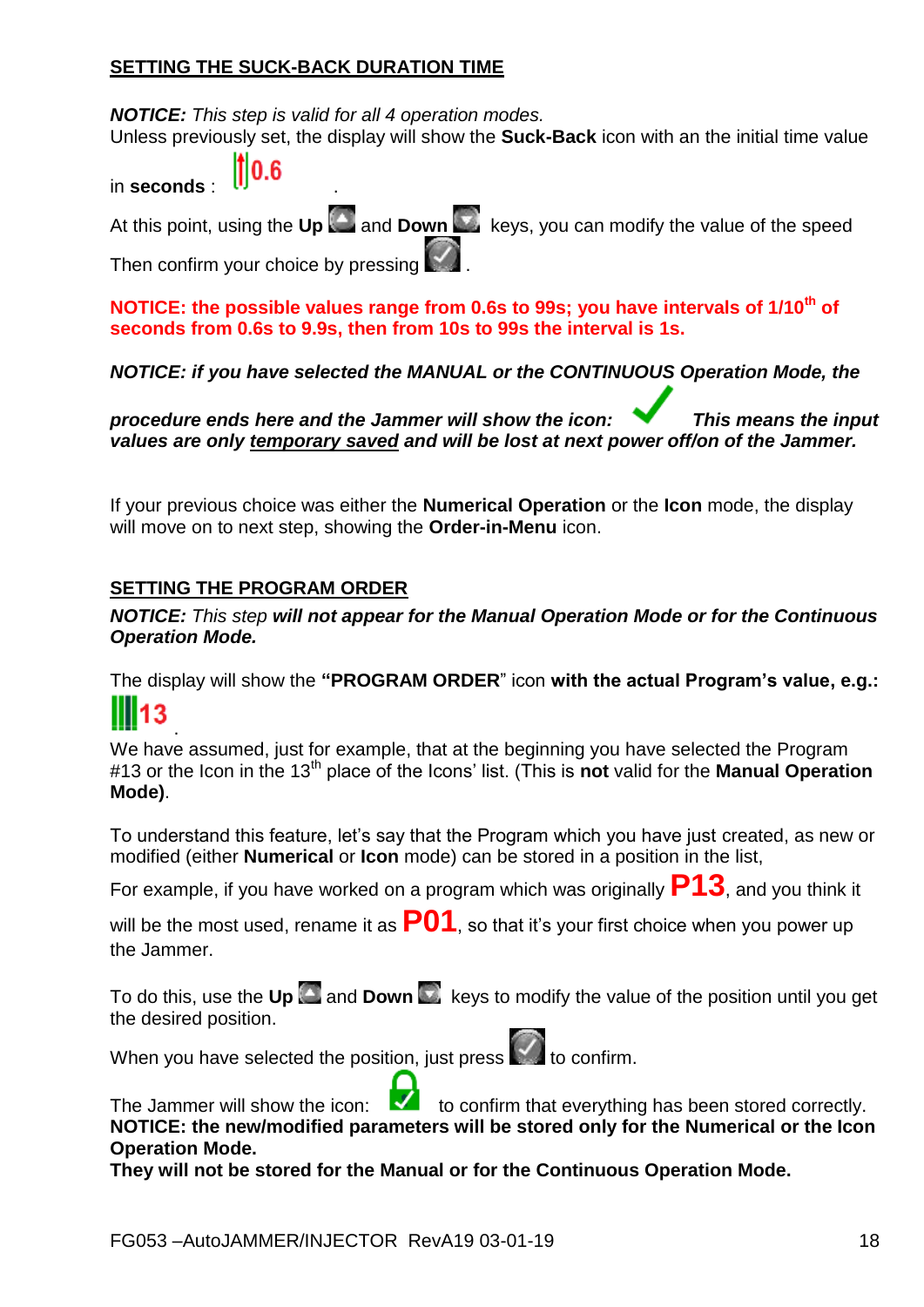If you change the position of a program (icon) in the list, the other programs will move down one position.

Examples:

 **P01**, **P02**, **P03**, If you modify P03 and then rename it P01. then the new list will be: **P01** (formerly P03), **P02** (formerly P01), **P03** (formerly P02) **GUEST**  $\bullet$ 

If you are working on the Raspberry Icon and you would like it to become the first one. After you save your work, you will have this new list:



#### **IF YOU MAKE A PROGRAMMING ERROR**

In case you realize you have entered a wrong value during the programming section, you have to re-enter the programming mode from the beginning.

Select the program (be careful if you have changed the position in the list!), and enter the new values.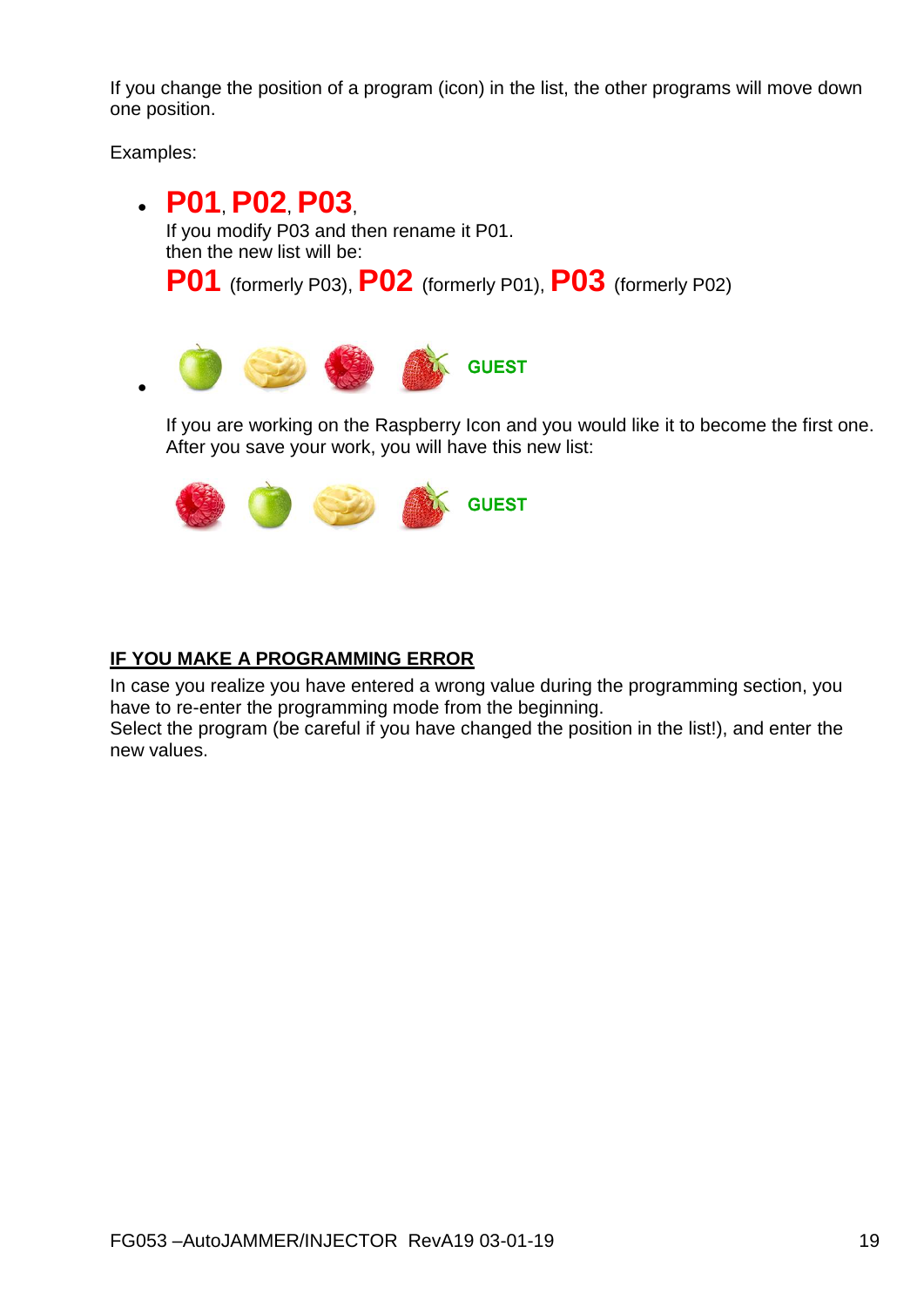# **RUNNING A PROGRAM**

Below you will see how to choose your Operation Mode and how to choose the Program to be run.

#### **CHOOSING THE OPERATION MODE**

After power ON, the Jammer starts in the **"Home**" mode, displaying the icon **P01**.

Using the "**Operation Mode / Program**" key,choose the mode required.

Press the  $\mathbb{R}$  key to change the mode on the display. In sequence, you will see the display will show:



for the "**Numeric Mode**"

 for the "**Icon Mode**" (NOTE: here we show the raspberry, but the Icon can be any other which was previously loaded to position #1)



for the "**Manual mode**"

for the **"Continuous Mode**"

Once you have chosen the mode, you can scroll through the icons using the  $\Box$  or the  $\Box$ keys to select the desired Program. This is only for Numerical or Icon Operation mode.

The Manual or the Continuous Operation Mode have choices as below:

Select the Program inside the **Numerical Operation Mode**

- If you have previously selected the "**Numerical Mode**", you will see progressive numbers of the icon, like **P01**, **P02**, **P03** You can move forward with the key or move back with the key until you have selected the Program you wish to create or modify.
- **NOW YOU ARE READY TO RUN THE SELECTED PROGRAM** The program will start as soon as you push either the Tray or the foot pedal (if fitted)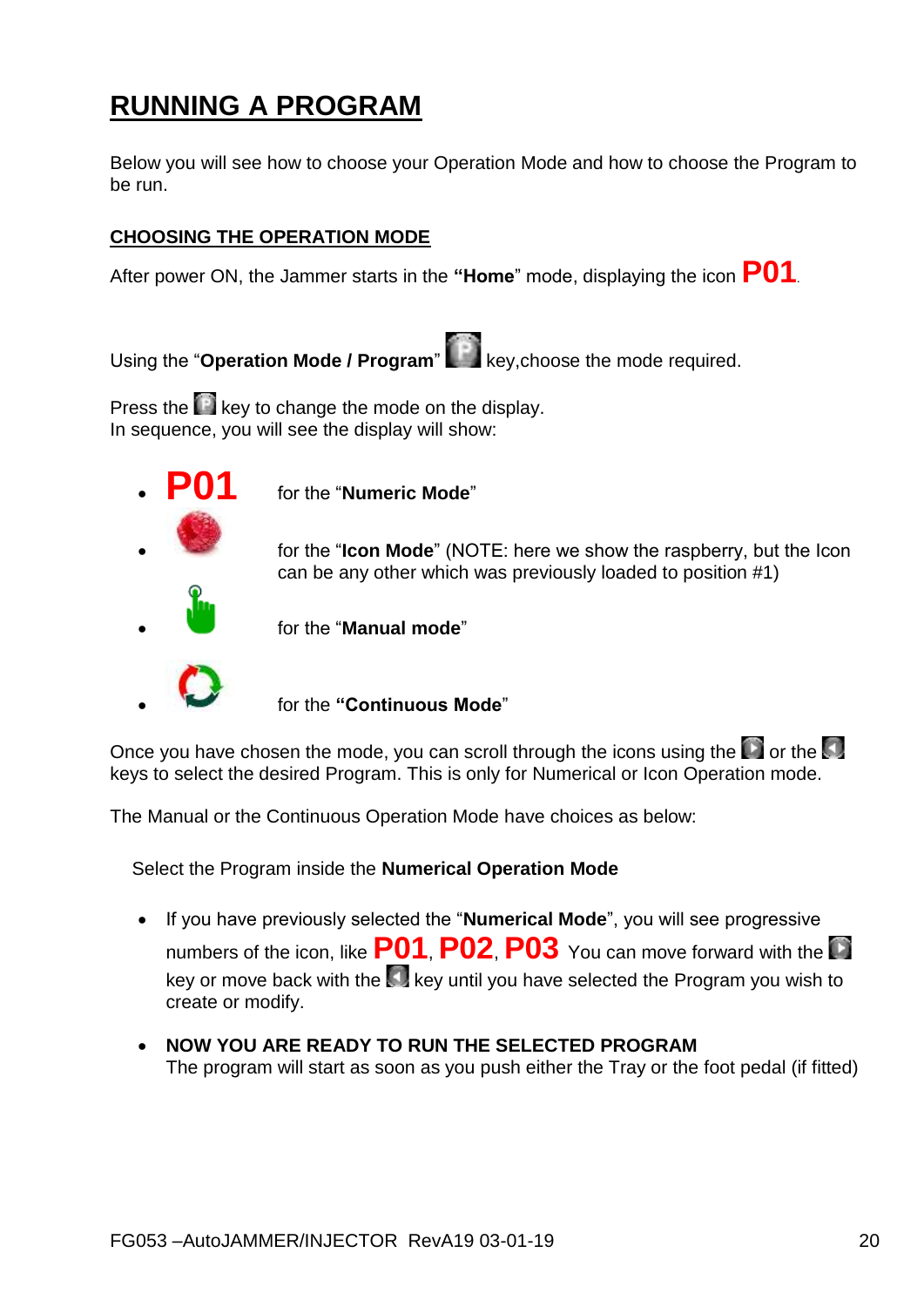Select the Program inside the **Icon Operation Mode**

• If you have previously selected the "**Icon Operation Mode**", you will see progressive



You can move forward with the  $\blacksquare$  key or move back with the  $\blacksquare$  key until you have selected the Program you wish to create or modify.

 **NOW YOU ARE READY TO RUN THE SELECTED PROGRAM** The program will start as soon as you push either the Tray or the foot pedal (if fitted)

#### **GUEST PROGRAM INSIDE THE ICON OPERATION MODE**

If you have selected the **GUEST** icon, it means that you are running a "Test Program" for a new kind of Jam or Cream which is not in the icon list.

Factory settings for the Guest program can be modified (and saved)

The scope of the **GUEST** program is to give the opportunity to experiment with new settings, without "damaging" the settings of the other programs associated to the other icons.

**GUEST** is a program which can be used for 'promotional' flavours that the store may be running from time to time. It means that the flavour can be used for a while and then changed when the next promotion is run.

Therefore, the icon can be used for a variety of fillings that are to be on promotion for a limited period of time.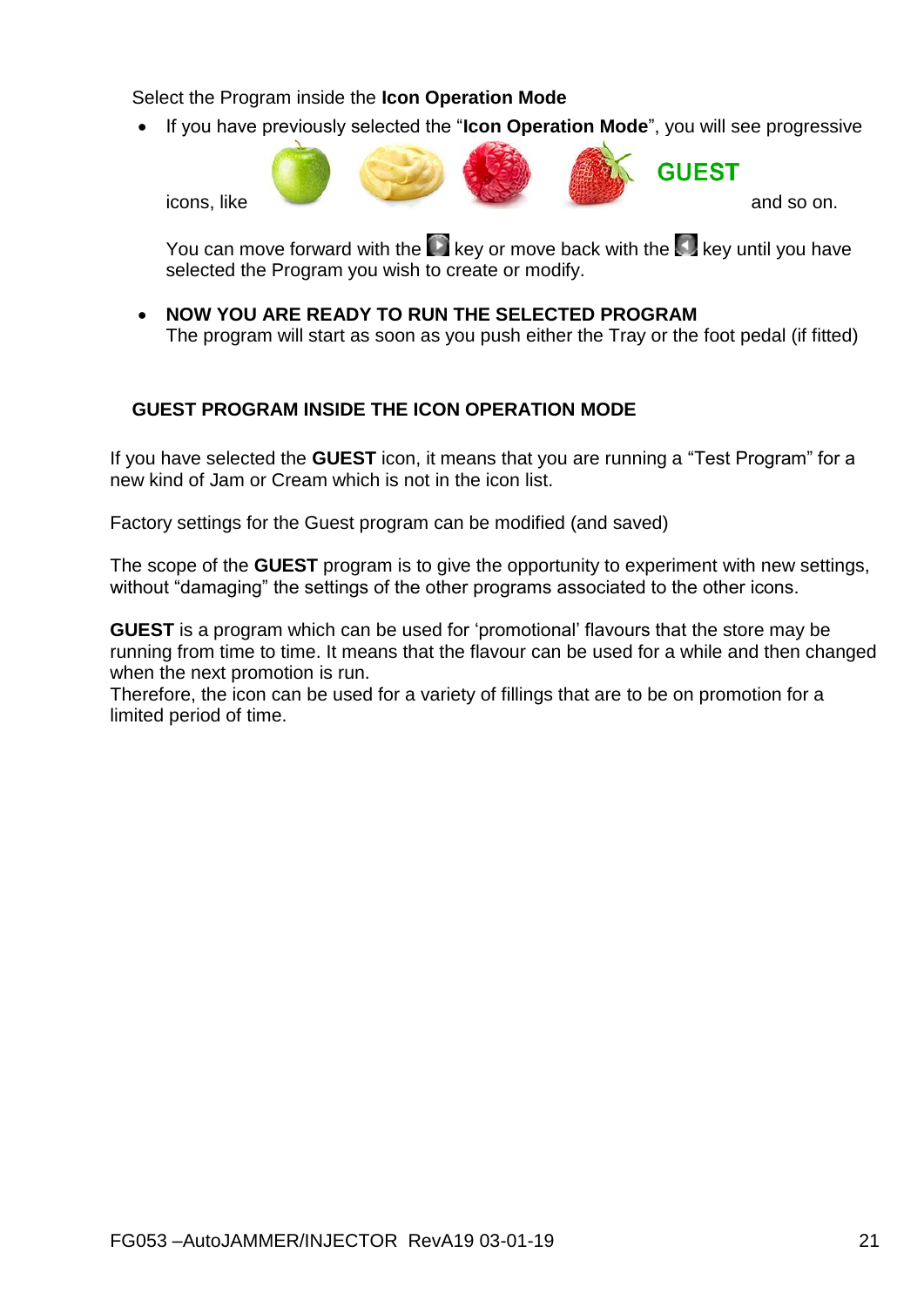#### Select the **Manual Operation Mode**

If you have selected the "**Manual Operation Mode**", then you will see only one icon,

which is:

 **NOW YOU ARE READY TO RUN THE MANUAL PROGRAM** The program will start as soon as you push either the Tray or the foot pedal (if fitted)

#### IMPORTANT NOTICE FOR RUNNING MANUAL PROGRAM

Notice that if you have selected the **Manual Operation Mode** then no parameter change has been saved.

The **Manual Operation Mode** runs with the last entered parameters after the Jammer has been powered on

If you do not change anything, you will run the **Manual Operation Mode** with the factory settings which are:

- **Ejection Time = 05 seconds**
- Motor Speed = 99 rpm
- **Suck-Back Time = 03 seconds**

You can modify these settings and work with new parameters as long as the Jammer is kept powered on.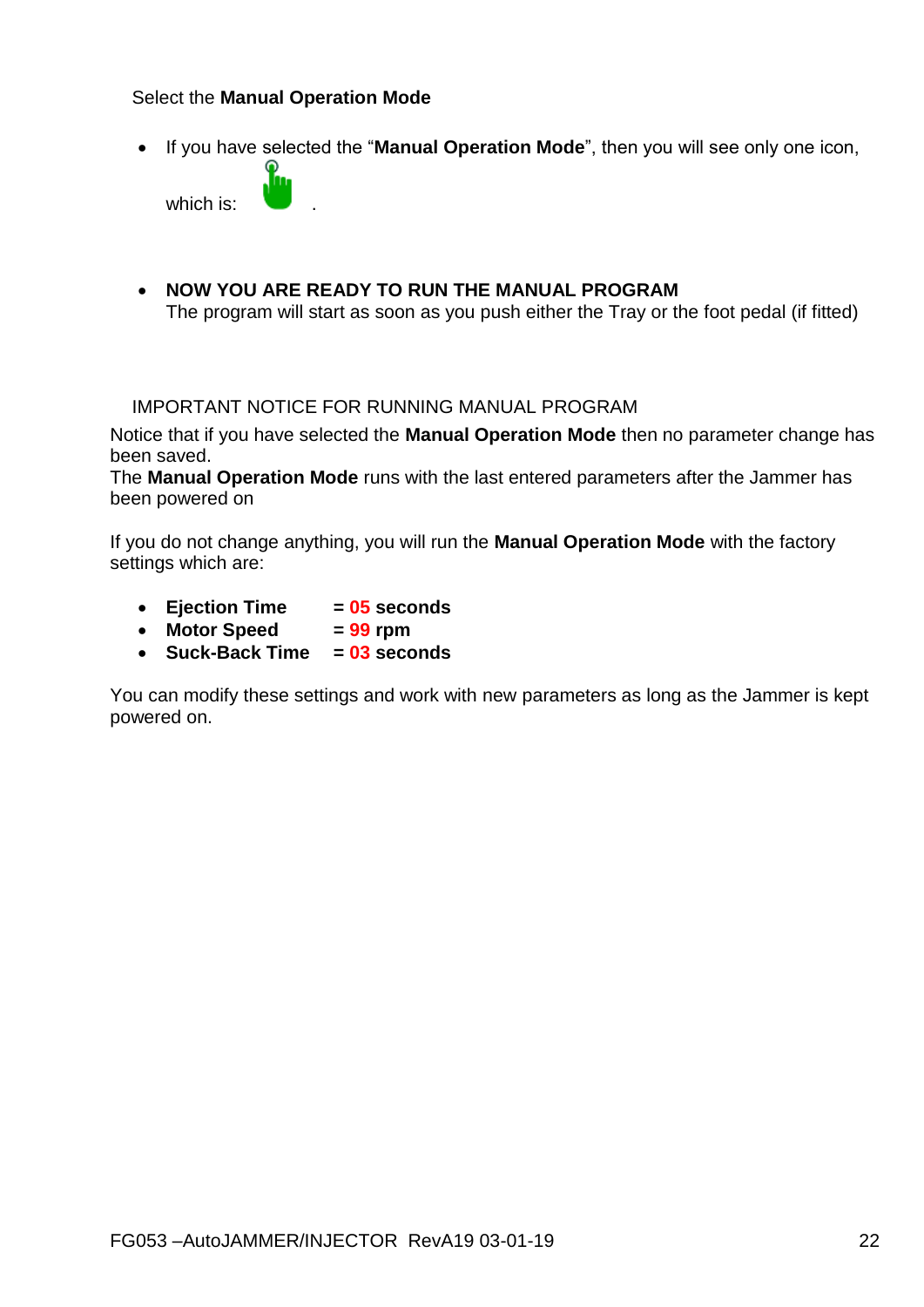#### Select the **Continuous Operation Mode**

If you have selected the "**Continuous Operation Mode**", then you will see only one

icon, which is:

#### **NOW YOU ARE READY TO RUN THE CONTINUOUS PROGRAM**

The program will start as soon as you push the foot pedal (or also the front tray button). This will start the flow of the jam from the gun. The trigger must be open. You do not have to keep the foot pedal pressed all the time. The flow will stop (with the pre-set suck-back time) when you press the foot pedal again.

So, the sequence for the Continuous Mode is:

- o Press the foot pedal………….starts the flow
- o Release the foot pedal……….flow continues
- o Press the foot pedal………….flow stops (with preset suck-back).

#### **IMPORTANT NOTICE FOR RUNNING CONTINUOUS PROGRAM**

Notice that if you have selected the **CONTINUOUS Operation Mode** then no parameter change has been saved.

The **Manual Operation Mode** runs with the last entered parameters after the Jammer has been powered on.

If you do not change anything, you will run the **CONTINUOUS Operation Mode** with the factory settings which are:

- $\bullet$  Motor Speed  $= 99$  rpm
- Suck-Back Time = 03 seconds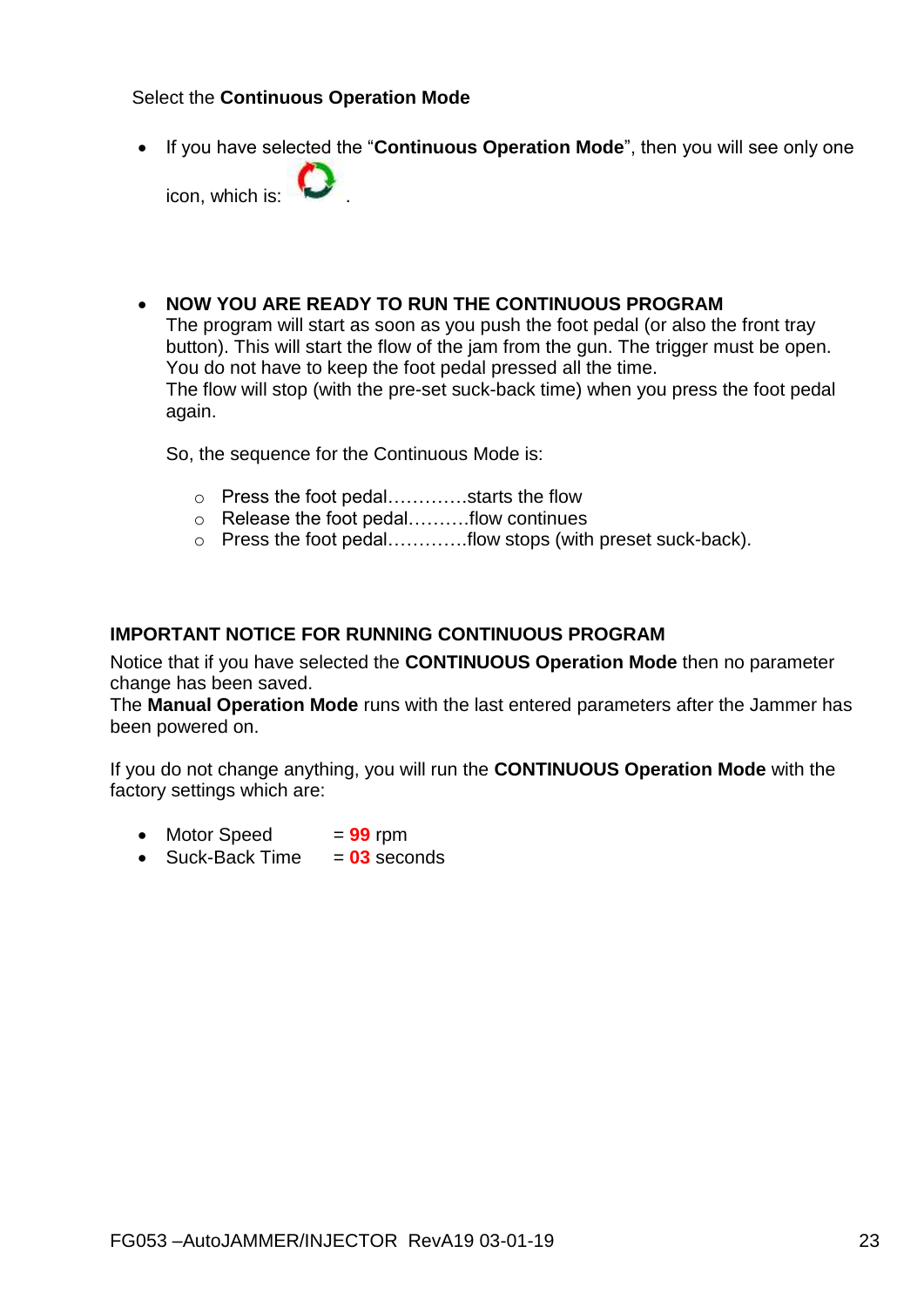# **CHANGE A PROGRAM's PARAMETERS ON THE FLY**

Sometimes you have chosen and run a program but you need to experiment with the settings. Maybe you have a larger pastry and want to change the program's injection time parameter, to allow more jam flow into the pastry.

To do this, follow the procedure described below:

#### **YOU ARE IN THE "RUN PROGRAM" STATUS**

I.e.: you are ready to press either the tray Pushbutton or the foot pedal.

At any time, press the key, then follow the procedure below which is quite similar to the Programming sequence.

#### **NOTICE:**

- **for Ejection & Suck-Back timings, the possible values range from 0.6s to 99s; you have intervals of 1/10th of seconds from 0.6s to 9.9s, then from 10s to 99s the interval is 1s.**
- **for Speed, values range from 01 to 99 rpm.**

#### CHANGE THE INJECTION DURATION **TIME**

#### **NOTICE:** This step **will not appear (i.e.: will be automatically by-passed) for the Continuous Operation Mode.**

The display will show the **Time** icon with the actual preset value (e.g.: 12 seconds):  $\mathcal{I}$ 

At this point, using the Up and Down **Ref** keys, you can modify the value until you get the



desired value, for example:  $\mathcal{P}$ <sup>14</sup>. Then confirm your choice by pressing:



The display will change to the next step, showing the **Speed** icon.

CHANGE THE **SPEED** OF THE INJECTION

**NOTICE:** This step is valid for all 4 operation modes.

The display will show the **Speed** icon with the actual speed value in **rpm** : .

At this point, using the Up and Down **Read Servers**, you can modify the value of the speed

until you get the desired value, for example  $\bigcirc$  Then confirm your choice by

pressing

The display will change to the next step, showing the **Suck-Back** icon.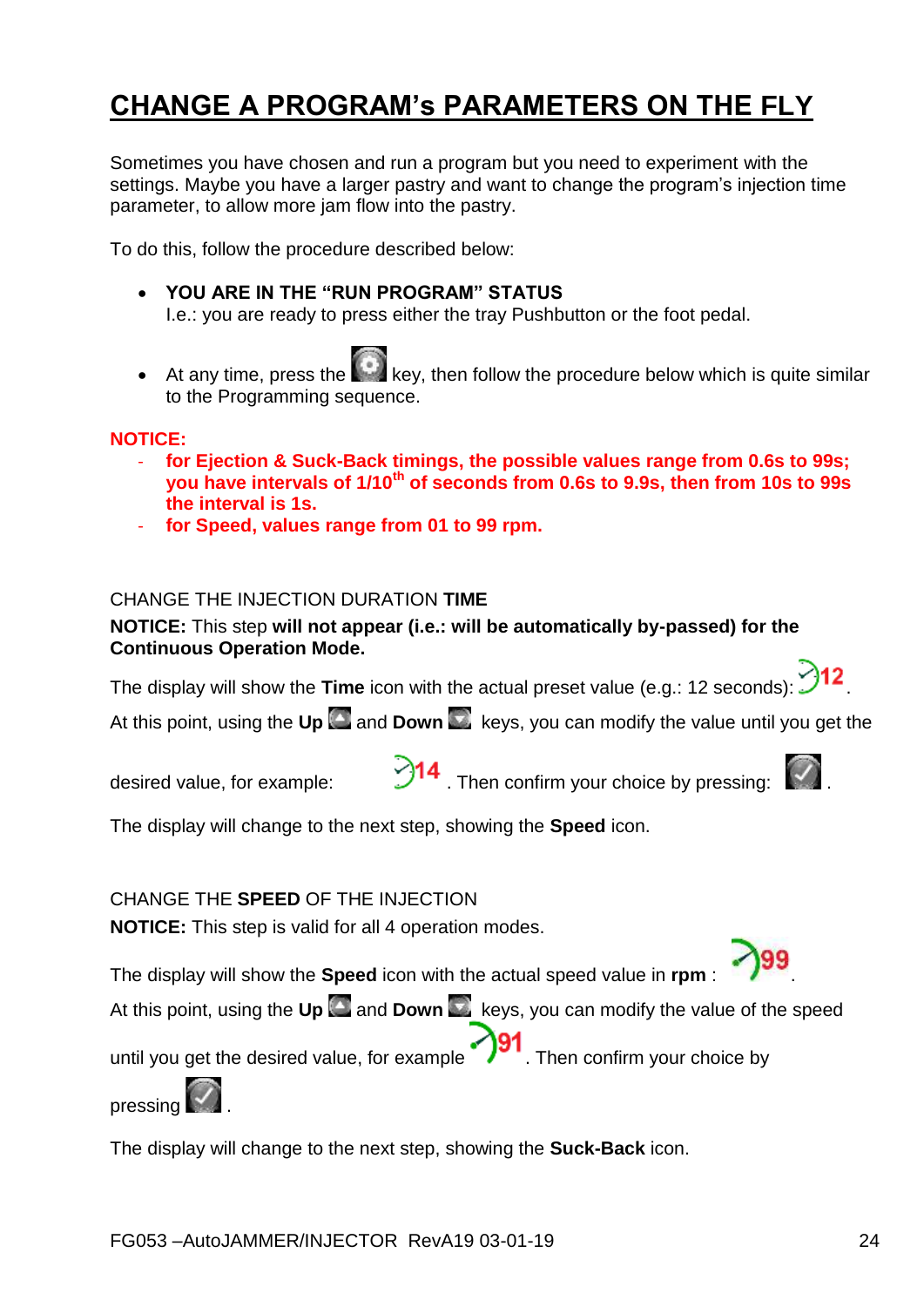#### CHANGE THE **SUCK-BACK** DURATION TIME

**NOTICE:** This step is valid for all 4 operation modes.

 $\parallel$ 101 The display will show the **Suck-Back** icon with the actual time value in seconds, e.g.:

At this point, using the Up **and Down Reys**, you can modify the value of the speed until you get the desired value, for example  $\left| \cdot \right|$  03 (longer suck back time). Then confirm your choice by pressing

**NOTICE: the "change on the fly" procedure ends here and the Jammer will show the icon:**

.

**which means the input values are only temporary saved and will be lost at next power off/on of the Jammer.**

**This feature helps you to play with values until you find a good (new) setting. Take note of the new settings, then enter the Programming procedure to input (and permanently save) the new tested values.**

#### **CAUTION. If the actuator tray is accidentally operated, filling will be dispensed out of the nozzles**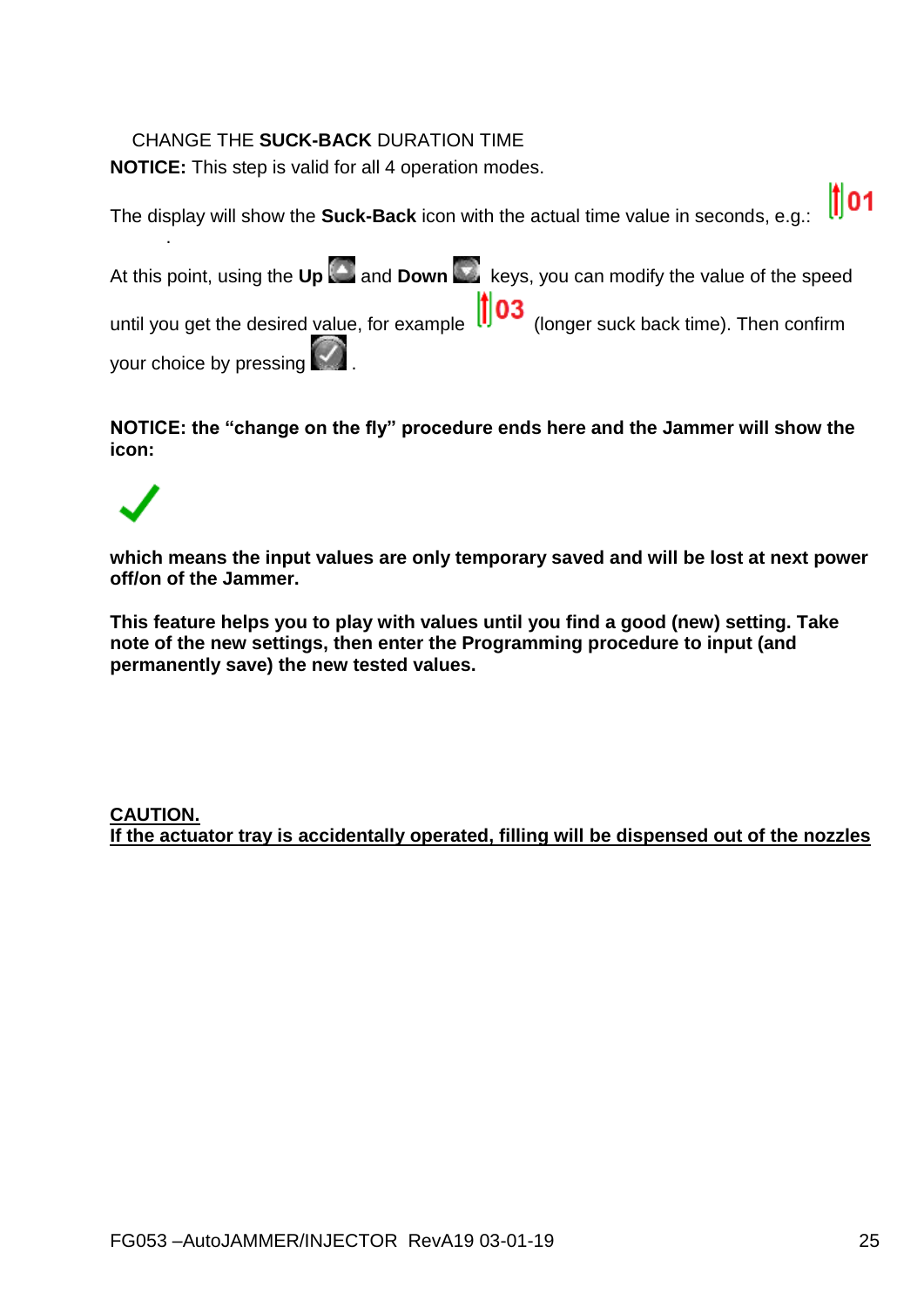# 10.0 MAINTENANCE

By keeping the machine cleaned after every period of use, it should operate smoothly, hygienically and economically.

If not kept clean, it may gum up and fail to operate.

No other maintenance should be required.

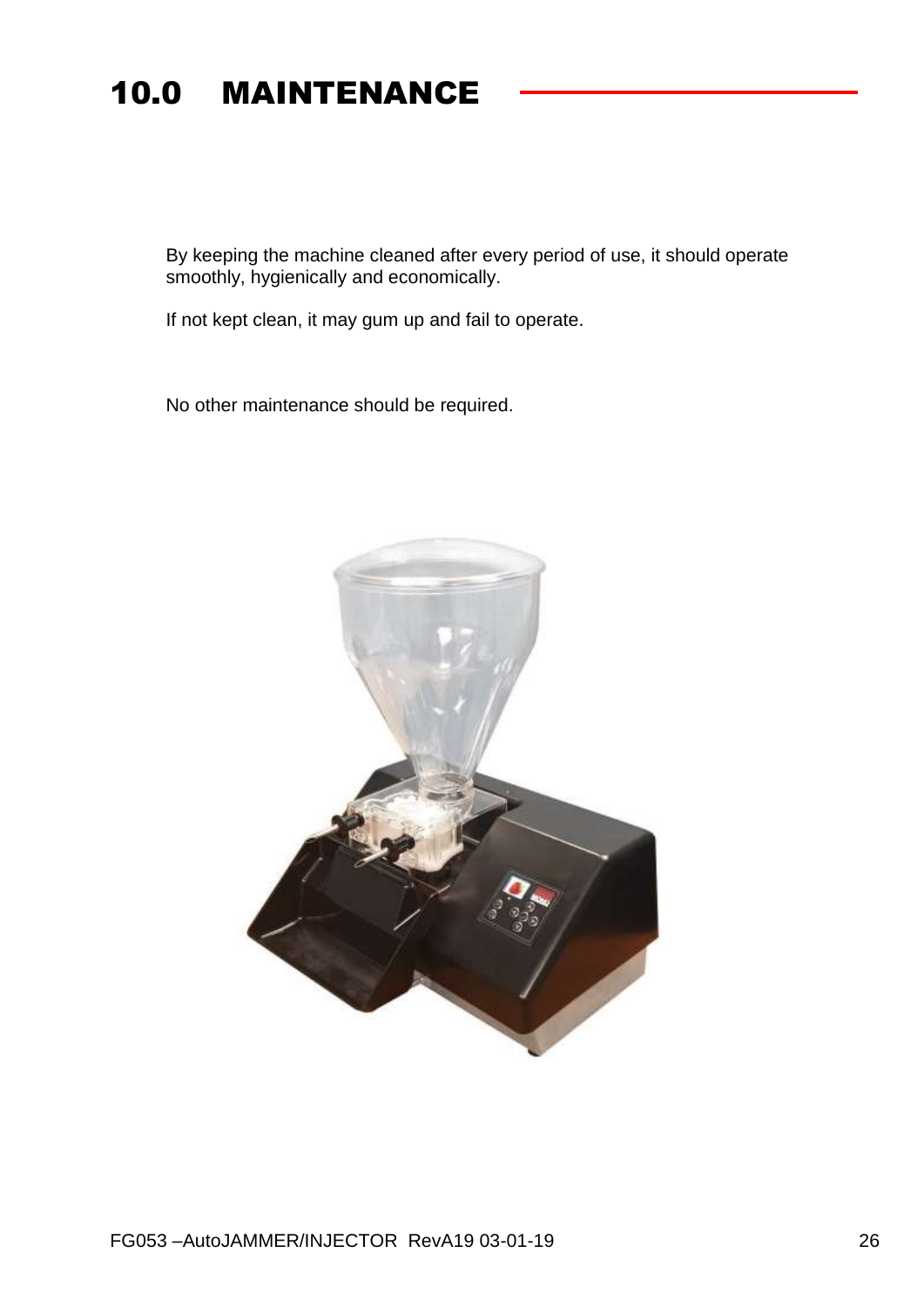# 11.0 PROBLEM SOLVING

#### **NO JAM DELIVERED**

- **1.0** Check lead is plugged into the machine and the power socket.
- **2.0** Check that there is filling in the hopper
- **3.0** Check that the filling is not solid. **NOTE** – Always break down jam from its jell state before placing in hopper and only use seedless jams and fillings.

If machine still has a problem please contact Mono Service Dept.

#### **JAM LEAKS FROM HOPPER BASE**

**1.0** Check that the pump plate seal (1) has not been left out after cleaning.



- **2.0** Check that pump assembly is not damaged.
- **3.0** Check that the thumbscrews (2) are tight but not over-tight (finger-tight only) If machine still has a problem please contact Mono Service Dept. (see last page).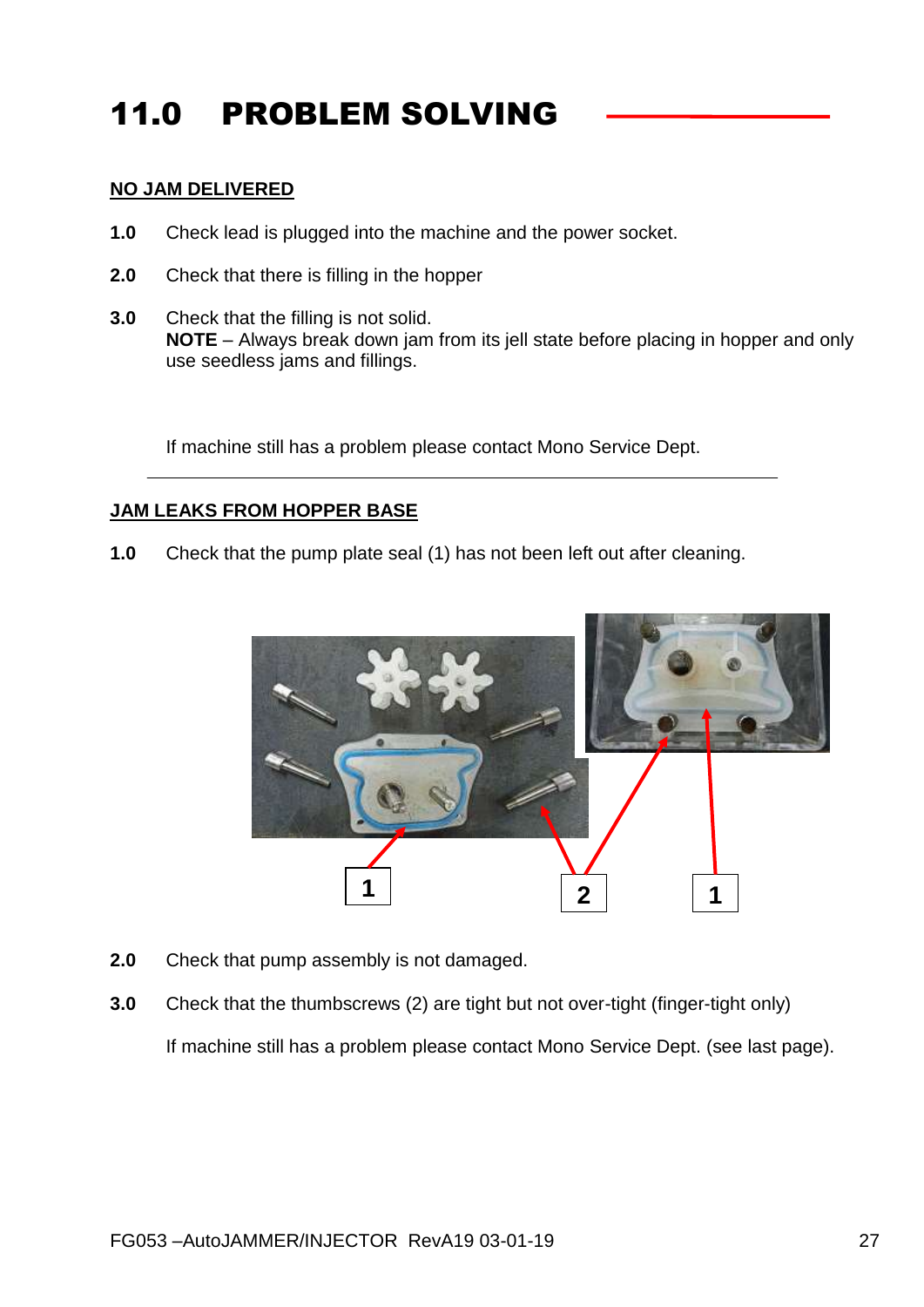### **SERVICE PORT OPERATION**

The rear panel USB port is used to plug a common USB Pen-Drive.(USB stick) You can either:

- Load data from the Pen-Drive
- Save data to the Pen-Drive.

### **Features of the Pen-Drive**

Format of the Pen-Drive

You need any commercially available USB 2.0 (or even 3.0) Pen-Drive, formatted with FAT32.

#### **Files on the Pen-Drive**

You do not need to have a "dedicated" Pen-Drive for the Jammer.

You can use your personal one, but you must have a folder named **JAMMER**.

This folder is the place where you can either store your data from Jammer or where you can load data to the Jammer.

The **JAMMER** main folder must include another two sub-folders, named **TO** and **FROM**.

- **TO**

is the sub-folder (inside the main JAMMER folder) where data from the Jammer is saved to the Pen-Drive.

- Files include:
	- o Recipes
	- o Bitmaps of the Icons
	- o Actual Bootloader of the Jammer's mainboard
	- o Actual Firmware of the Jammer's mainboard
- **FROM**

is the sub-folder (inside the main JAMMER folder) where data from the Pen-Drive is loaded into the Jammer.

- Files include:
	- o Recipes
	- o Bitmaps of the Icons
	- o Actual Bootloader of the Jammer's mainboard
	- o Actual Firmware of the Jammer's mainboard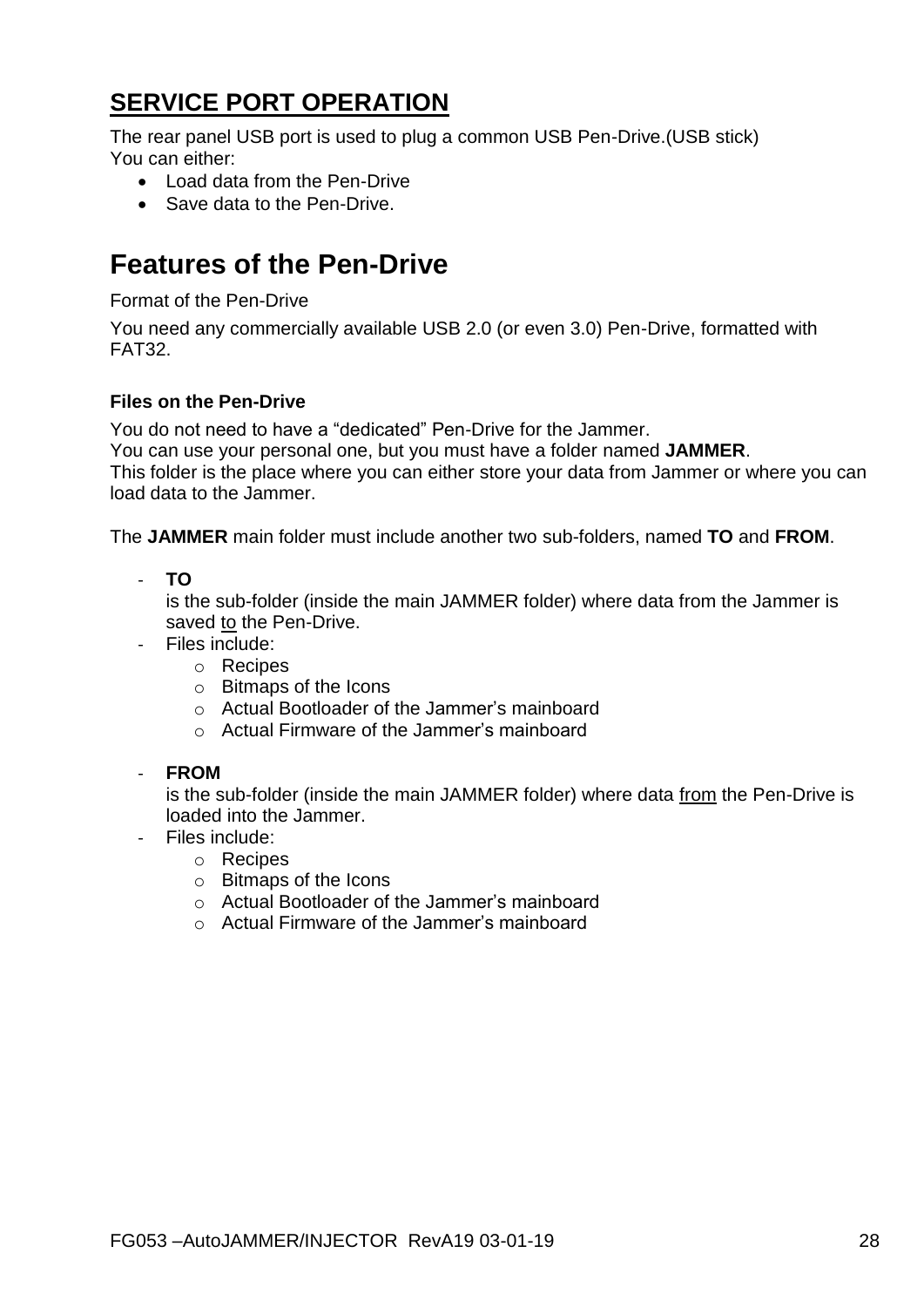### **Update Jammer Software & Data from the Pen-Drive**

The procedure is very simple.

- 1. Power Jammer OFF
- 2. Plug the Pen-Drive into the USB port at the rear I/O Panel
- 3. Press ("Down") key on the keyboard
- 4. Keep the key pressed and power Jammer ON
- 5. Keep the key pressed and look at the keyboard LED: it should blink (slowly) to signal that the Jammer has "understood" an update session
- 6. Keep the key pressed until the keyboard LED blinks quickly
- 7. You can release the key now
- 8. The LED turns fixed ON while the update is in progress
- 9. At the end of the procedure:
	- o If all has gone OK then the display will show the updated bootloader version and the updated firmware version
	- $\circ$  If anything has gone wrong then the keyboard LED blinks continuously and the Jammer is blocked. **If this should happen, however, you can restore the Jammer to Factory Defaults.**

### **Save Jammer Software & Data to the Pen Drive -**

The procedure is very simple.

- 1. Power Jammer OFF
- 2. Plug the Pen-Drive into the USB port at the rear I/O Panel
- 3. Press  $\Box$  ("Up") key on the keyboard
- 4. Keep the key pressed and power Jammer ON
- 5. Keep the key pressed and look at the keyboard LED: it should blink (slowly) to signal that the Jammer has "understood" a save-data session
- 6. Keep the key pressed until the keyboard LED blinks quickly
- 7. You can release the key now
- 8. The LED turns fixed ON while the saving procedure is in progress
- 9. At the end of the procedure the Jammer restarts as if it had just turned on.

Notice: during the save action to the Pen-Drive the Jammer checks for a correct file save to the Pen-Drive, so if the Jammer restarts, you can be sure the data on the Pen-Drive is ok.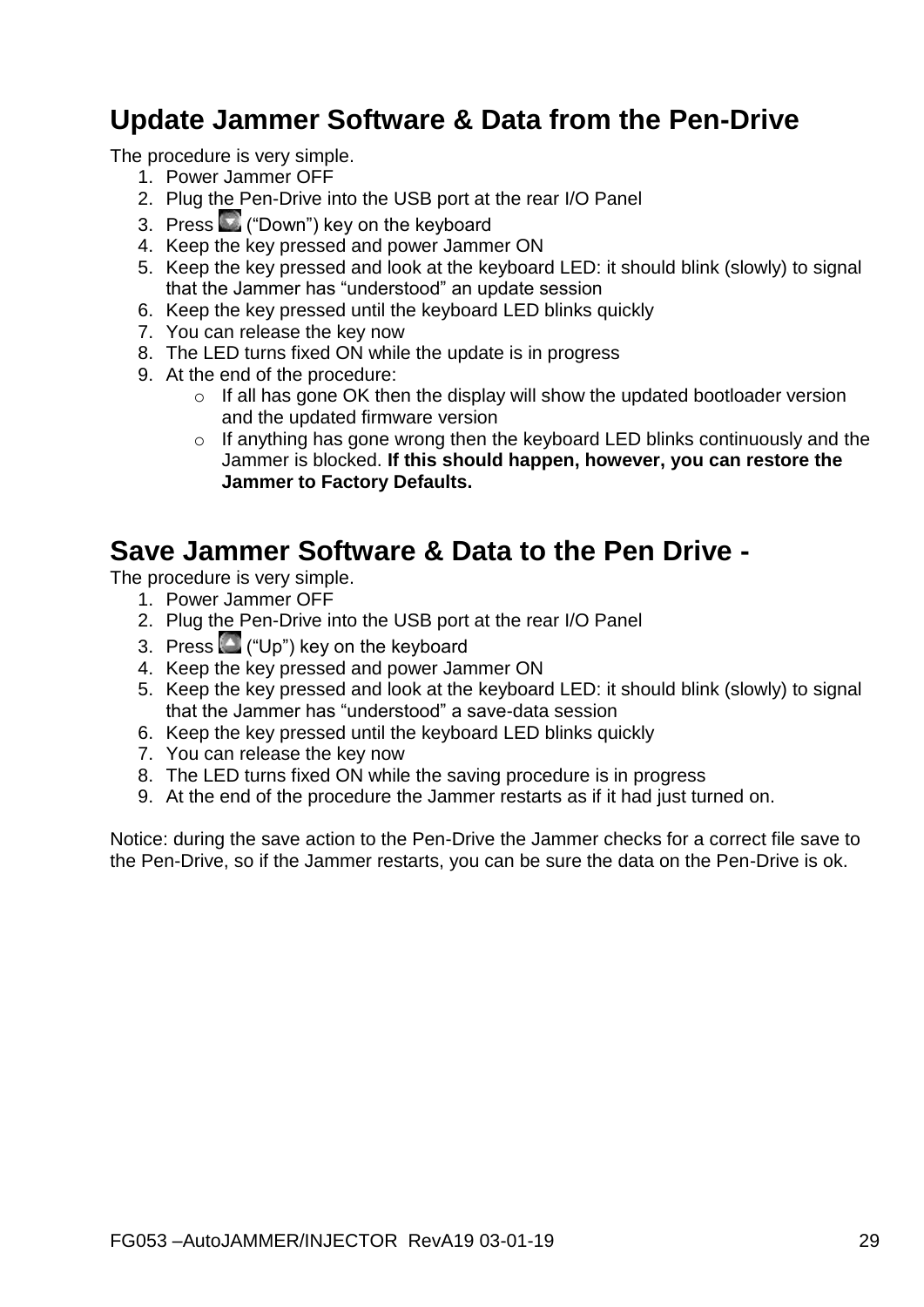#### **Restore the Factory Defaults**

In case the Jammer gets… "jammed" after an update procedure badly terminated, you can restore the Jammer loading the Factory Defaults.

This will restore the Jammer but you will lose your own recipes.

The restore procedure **does not need any USB Pen-Drive.**

- 1. Power Jammer OFF
- 2. Press the "Settings" key
- 3. Keep this key pressed and power the Jammer ON The keyboard LED will stay fixed ON
- 4. Keep the key pressed for at least another 5 seconds after power on.
- 5. You can release the key
- 6. The Jammer loads Factory Defaults from its on board Flash memory
- 7. When finished:
	- a. If all is OK, then the Jammer restarts as if it had just turned on;
	- b. If anything is still wrong, the LED will blink and the Jammer will stay blocked. In this case the Jammer needs service. Send it back to the factory for repair.

#### **Check the Software Version**

In case you need to know the actual version of the Bootloader and of the Firmware, which are running inside the internal control board's processor, follow this procedure:

- 1. Turn Jammer OFF
- 2. Press the "Program" key
- 3. Keep this key pressed and power the Jammer ON
- 4. Keep the key pressed for at least another 5 seconds after power on.
- 5. You can release the key
- 6. You will see the Display showing the Bootloader current version and the Firmware current version.
- 7. Turn the Jammer OFF
- 8. To use the Jammer now, power it ON without any key pressed.

#### **Dust Proof Covers for the Rear I/O Panel**

We provide dustproof rubber covers for both the USB port and for the foot pedal socket. These are easily removed by pulling them out of their respective sockets. After usage plug them back into the sockets. Do not lose them!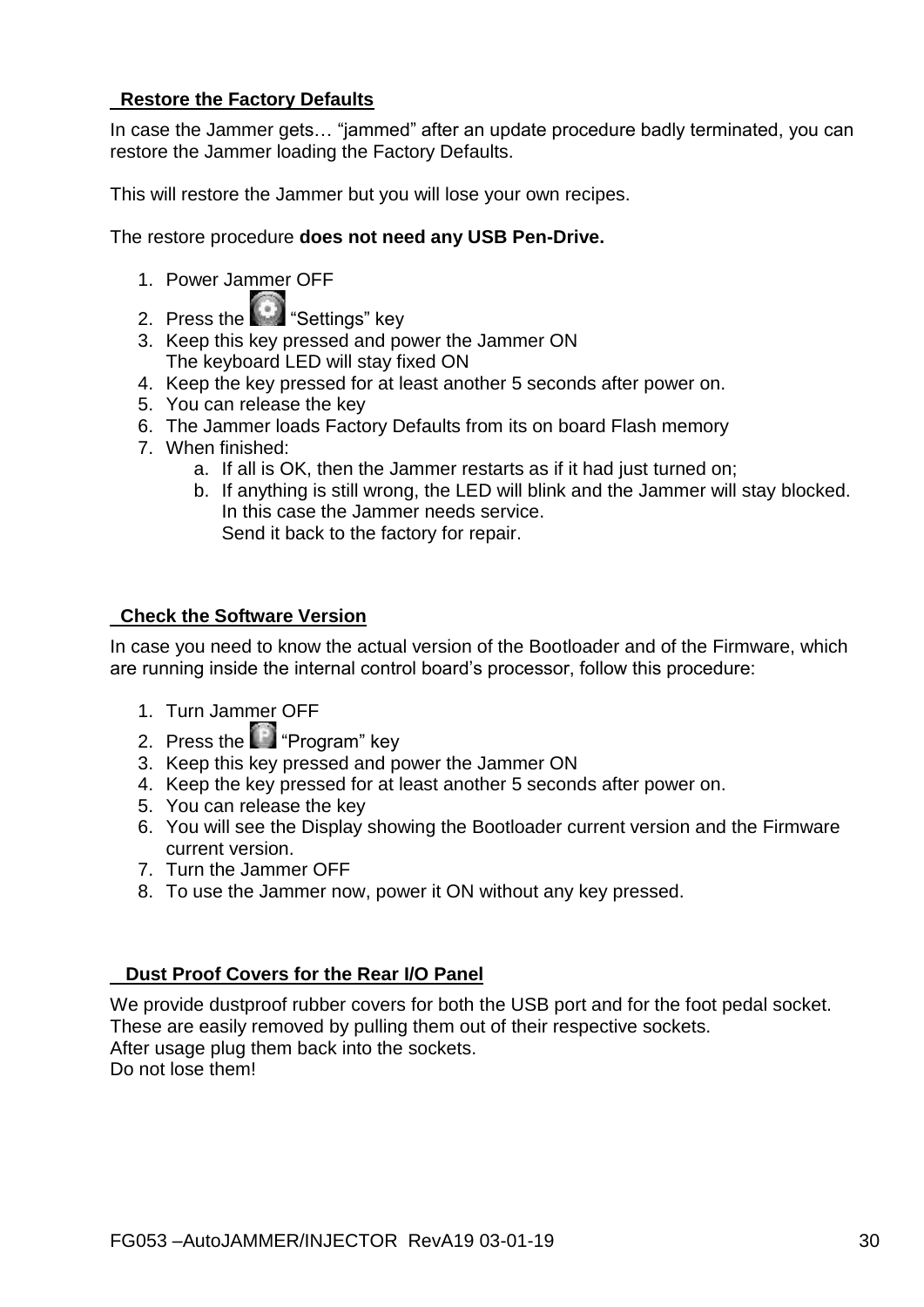# 12.0 SPARES AND SERVICE

If a fault arises, please do not hesitate to contact the Customer Service Department, quoting the **machine serial number** on the silver information plate of the machine and on the front cover of this manual.

> **Queensway Swansea West Industrial Estate Swansea. SA5 4EB UK**

### **email:spares@monoequip.com**

### **Spares Tel. +44(0)1792 564039**

**Web site:www.monoequip.com**

**Tel. +44(0)1792 561234 Fax. 01792 561016**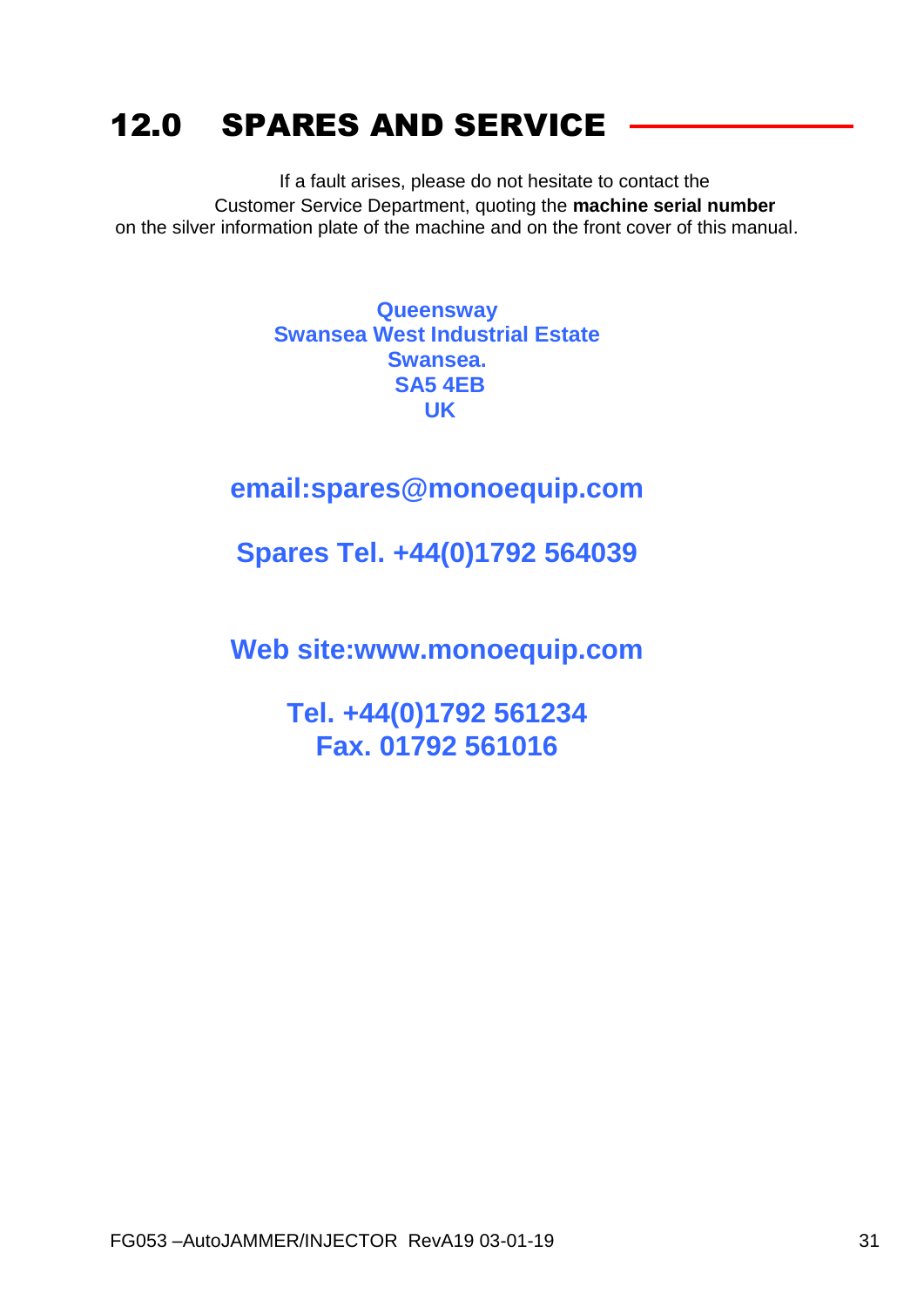

# **13.0 ELECTRICAL INFORMATION**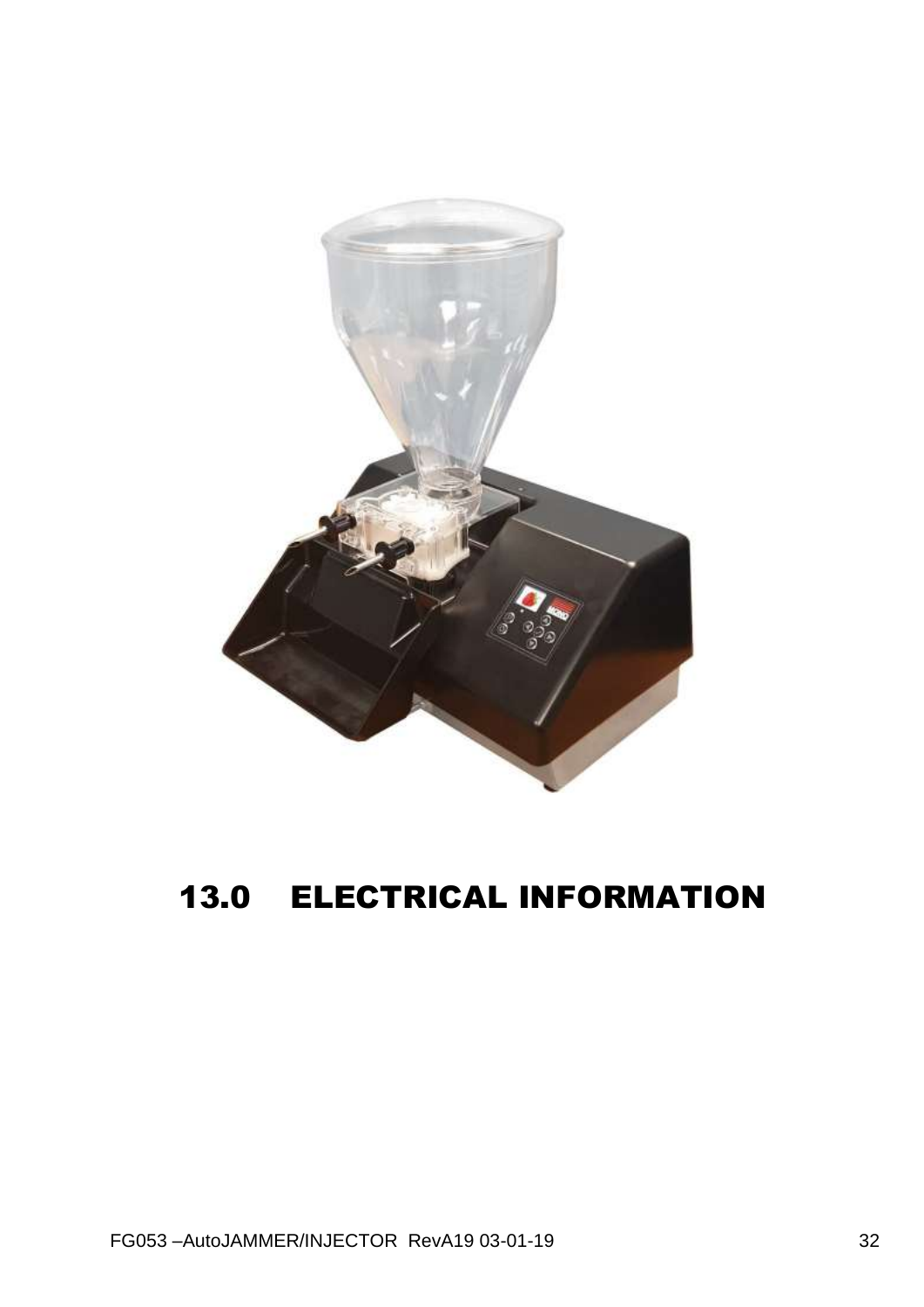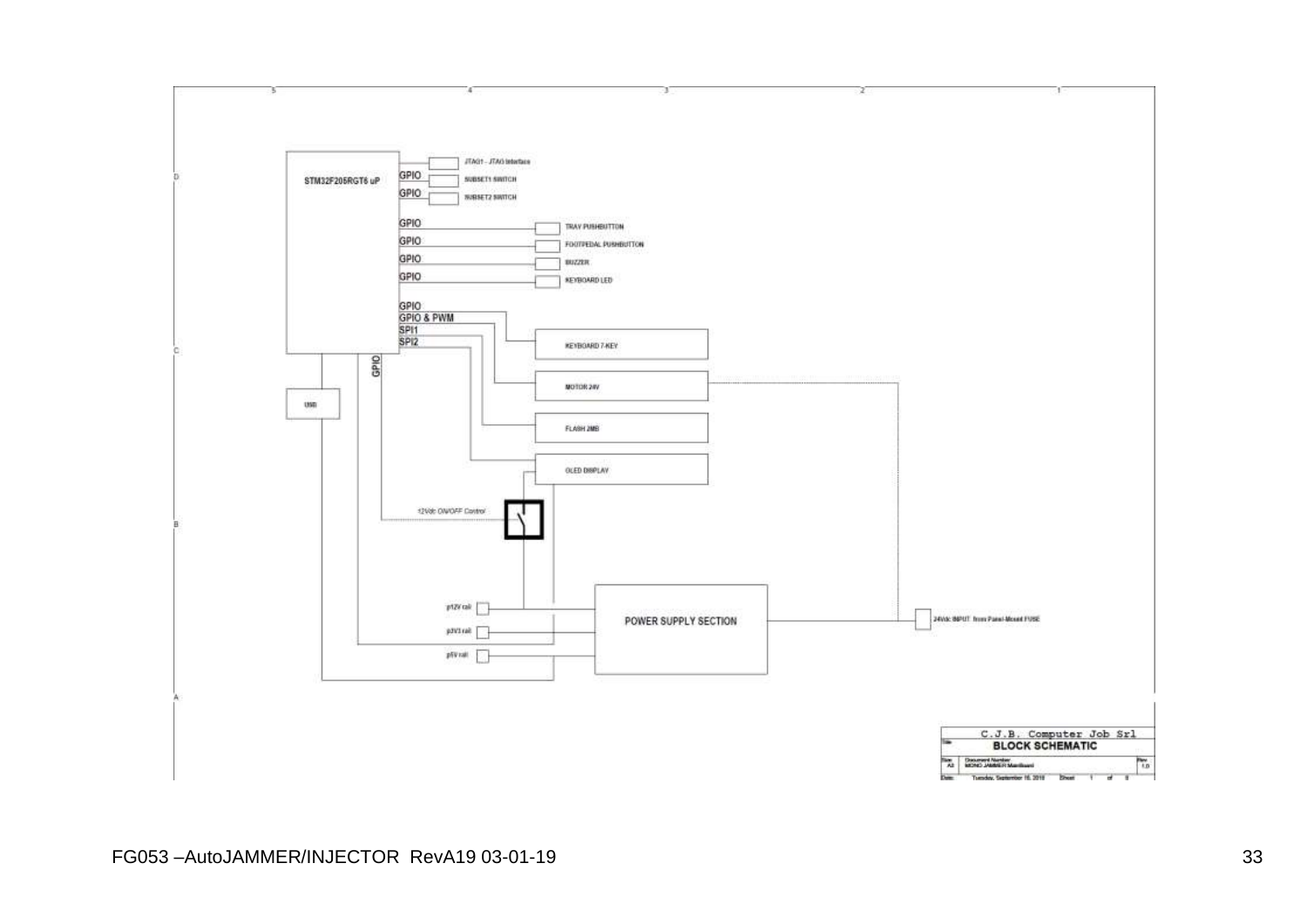



**DESIGN WIDE COPPER AREA UNDER LD1117 TO HELP COOLING**





|            | C.J.B. Computer Job Srl                         |       |  |    |  |            |  |  |
|------------|-------------------------------------------------|-------|--|----|--|------------|--|--|
| Title      | <b>Power Supply</b>                             |       |  |    |  |            |  |  |
| Size<br>A4 | Document Number<br><b>MONO JAMMER MainBoard</b> |       |  |    |  | Rev<br>1.1 |  |  |
| Date:      | Friday. November 23, 2018                       | Sheet |  | ∩f |  |            |  |  |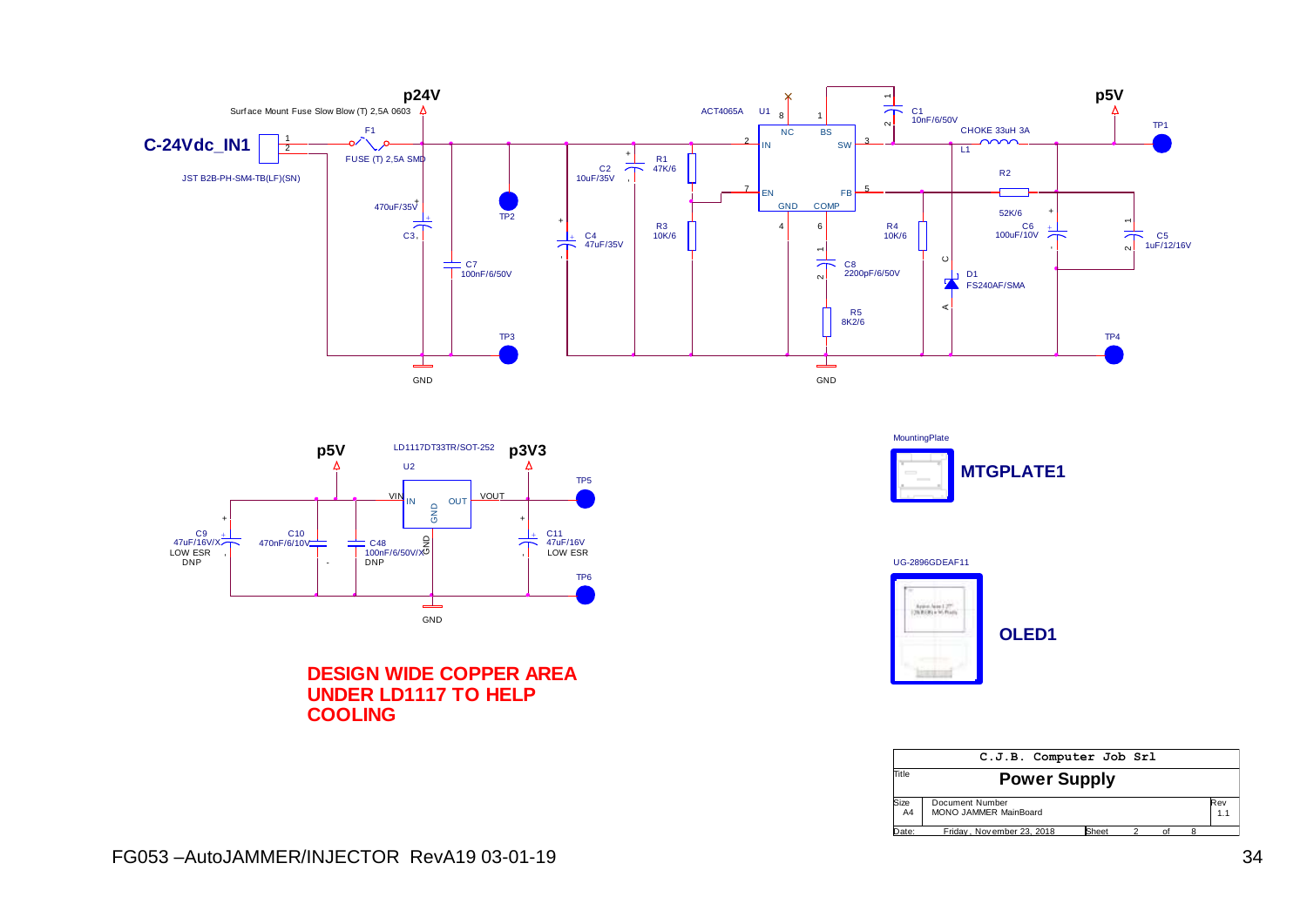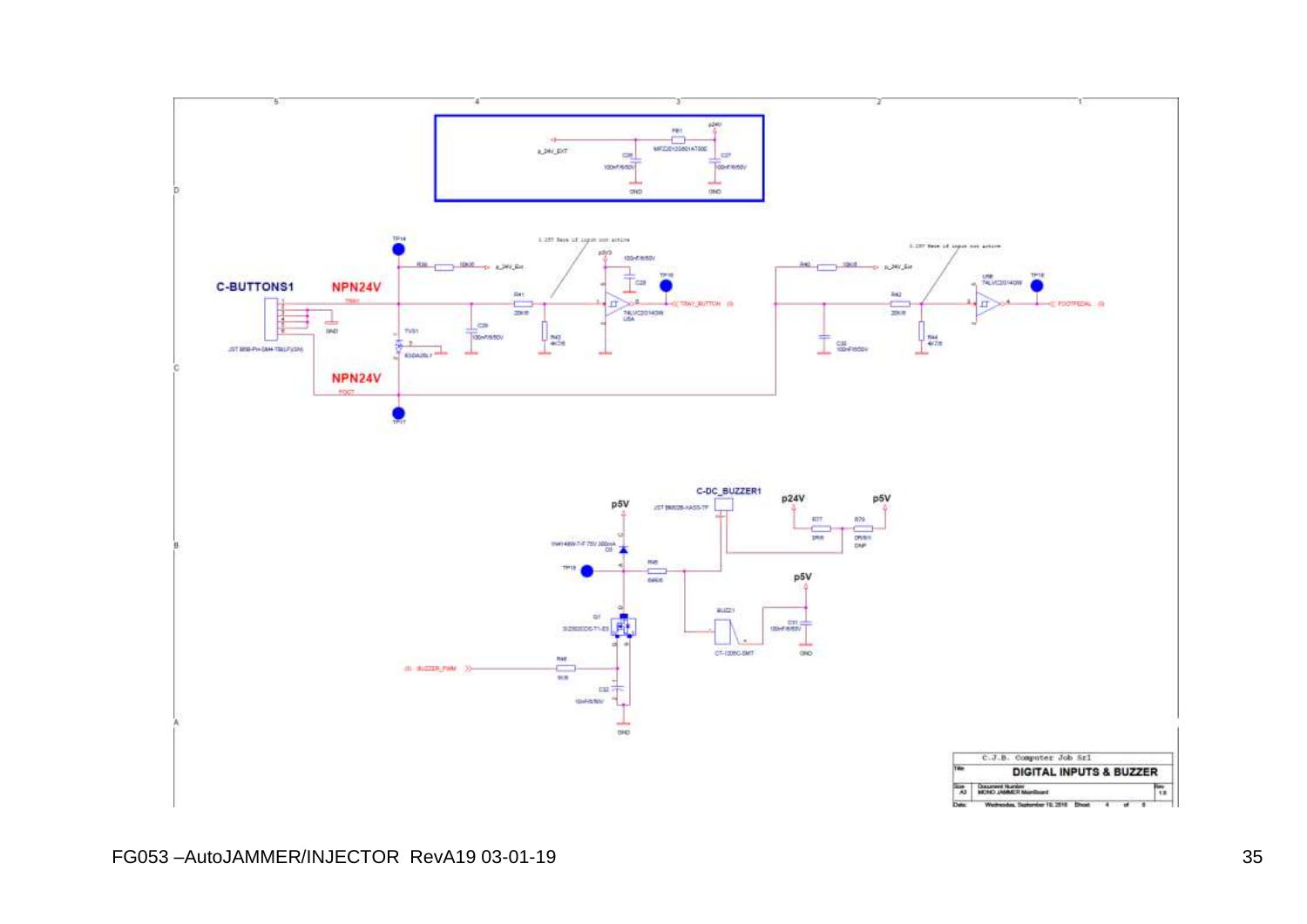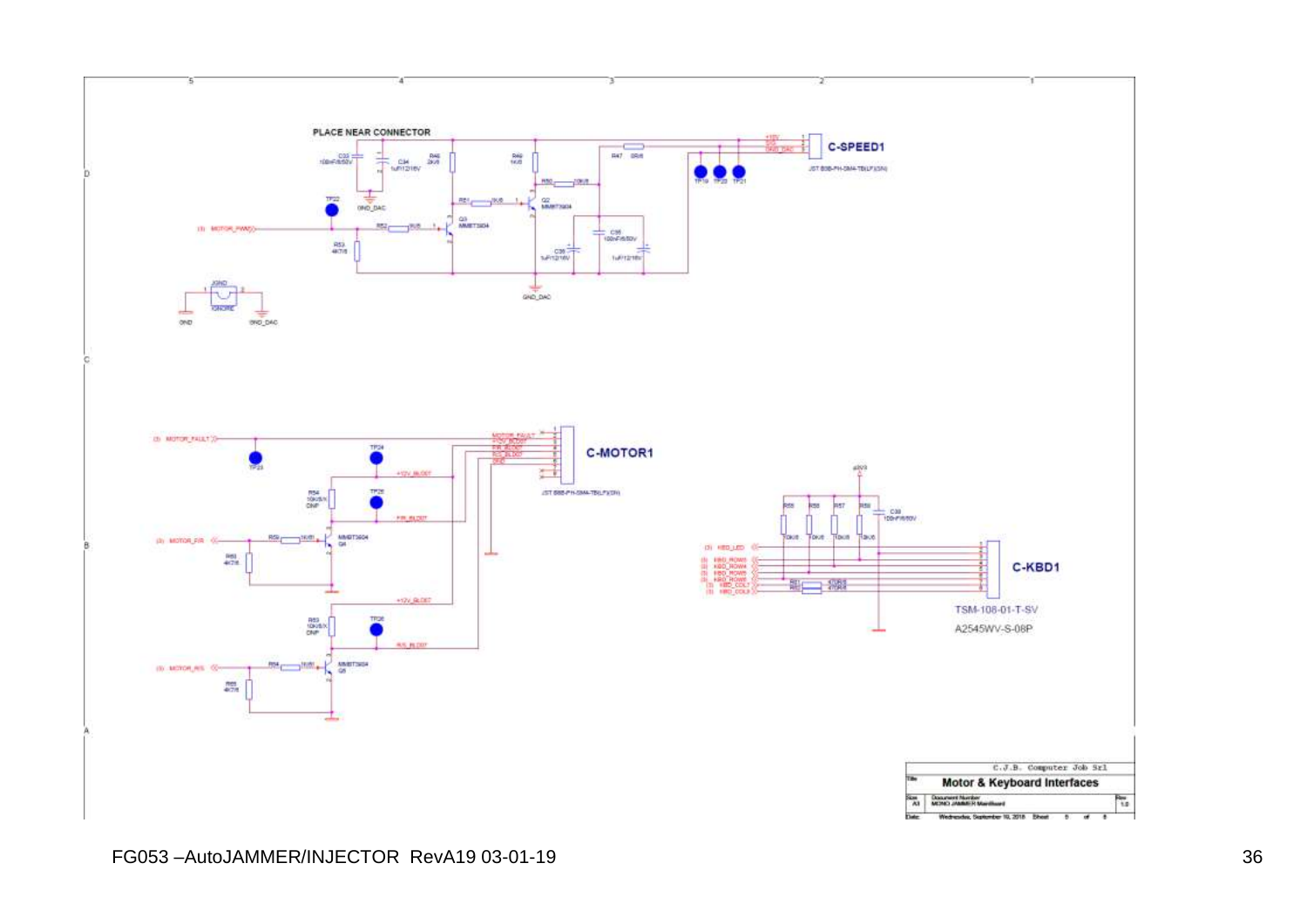